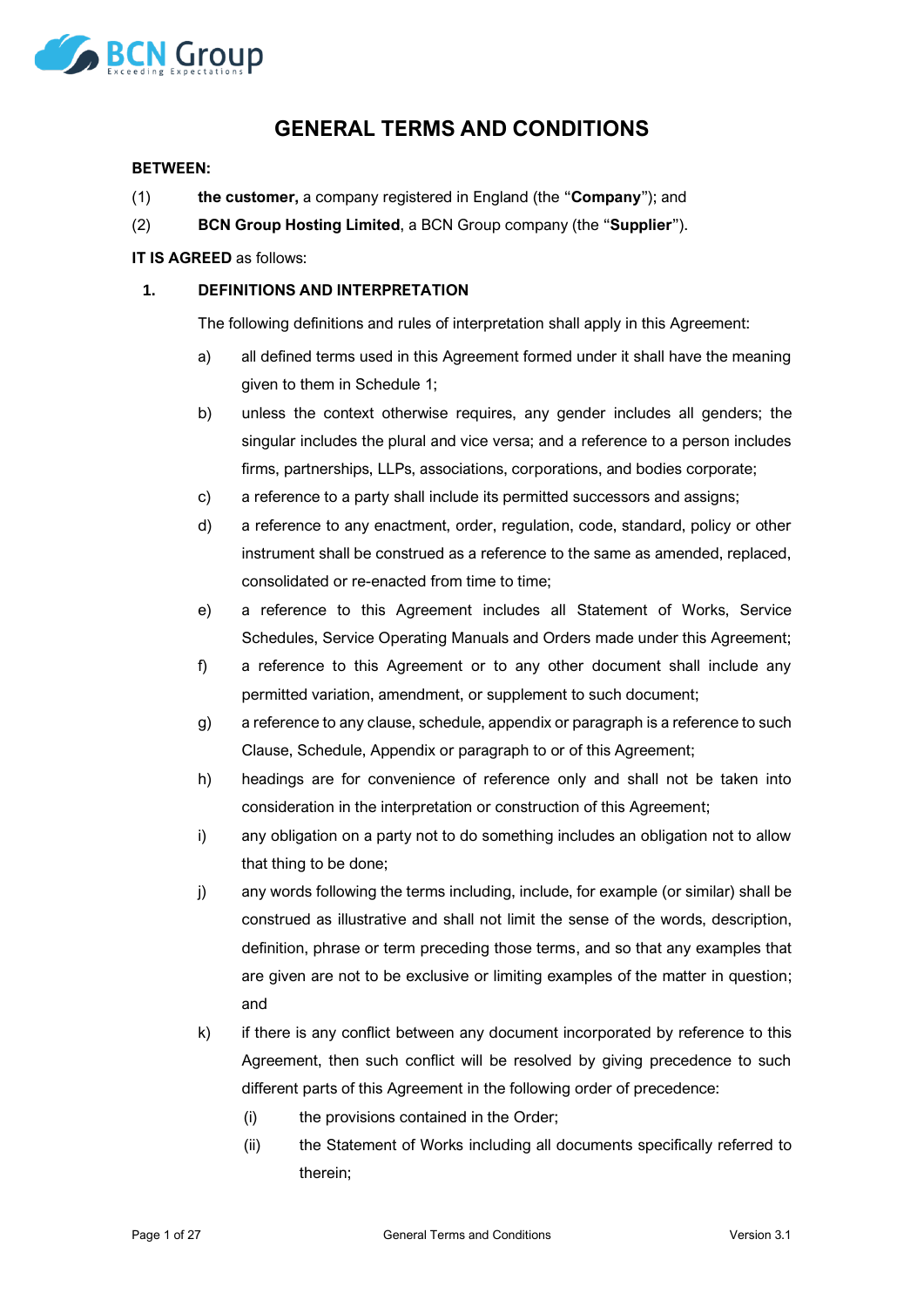

- (iii) the Services Schedules including all documents specifically referred to therein;
- (iv) this Agreement including all documents specifically referred to therein; and
- (v) the Service Operating Manual.

# <span id="page-1-1"></span>**2. BASIS OF THIS AGREEMENT**

- 2.1 This Agreement governs the overall relationship of the parties in relation to the Services provided by the Supplier to the Company.
- 2.2 The Supplier shall provide the Services to the Company on and subject to the terms and conditions of this Agreement.
- 2.3 The Services supplied by the Supplier to the Company may be subject to service specific terms and conditions from time to time in relation to the Company's access and/or use of the Services due to the nature of the Services or because the Supplier provides the Services as a reseller for a Related Service Provider. Such service specific terms shall be set out in the Statement of Work and/or Service Schedule.
- 2.4 Any Order signed by both parties constitutes an offer by the Company to purchase the Services in accordance with the terms of this Agreement.
- 2.5 Each Order and Statement of Work shall form a separate contract made between the Company and the Supplier. The Service Operating Manual shall be a reference document only.
- 2.6 The Company acknowledges that certain Services may be provided by Related Service Providers as part of a multi-supplier environment where the Supplier acts as a reseller of the Services. Accordingly, the Company will co-operate with and assist each such Related Service Provider.
- 2.7 The terms and conditions set out in this Agreement apply to the exclusion of any other terms that the either party seeks to impose or incorporate or which are implied by trade, custom, practice or course of dealing.
- 2.8 No addition to, variation of or exclusion of any term of this Agreement shall be binding on either party unless in writing and signed by a duly authorised representative of each party or is processed through the Supplier's online ordering system.

# **3 AGREEMENT TERM AND RENEWAL**

<span id="page-1-0"></span>3.1 Subject to Clause [3.3,](#page-2-0) this Agreement shall commence on the Effective Date and unless terminated earlier in accordance with its terms, shall continue until the Expiry Date ("**Initial Term**"). The Term of this Agreement shall automatically be extended for 1 year ("**Renewal Term**") at the end of the Initial Term and at the end of each Renewal Term unless the Company has provided at least 3 months' prior written notice of its intention to terminate this Agreement, such notice to expire no later than the expiry of the Initial Term or the Renewal Term, as appropriate.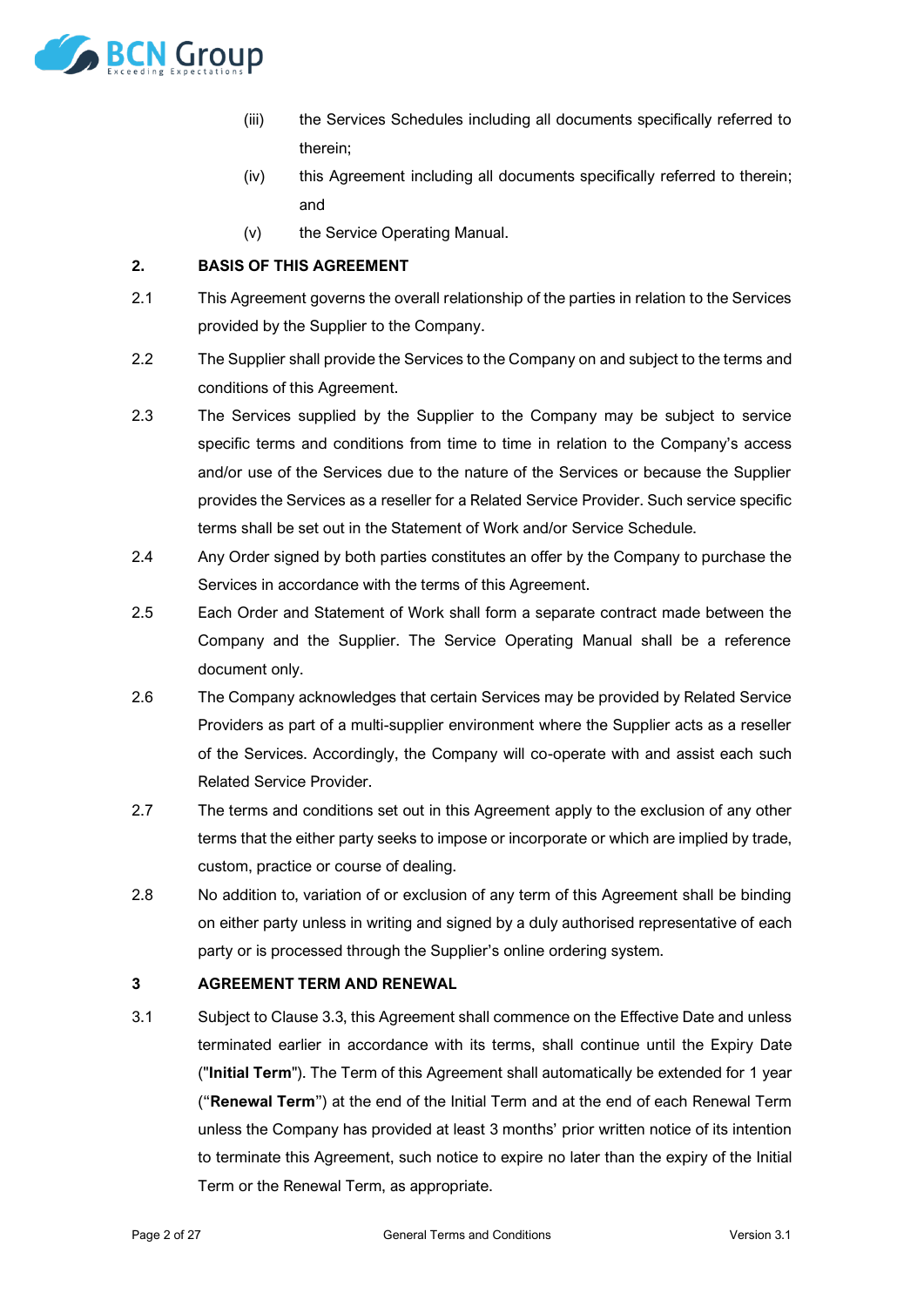

- <span id="page-2-1"></span>3.2 The Expiry Date is calculated as follows:
	- a) for the Initial Term: the Expiry Date is the Initial Term Start Date plus the number of months specified in the Order form or Statement of Work as applicable; and
	- b) for the Renewal Term: the Expiry Date is the Renewal Term Start Date plus either:
		- (i) 12 months if the Initial Term or Renewal Term is automatically renewed, as defined in Clause [3.1;](#page-1-0) or
		- (ii) the number of months specified in the Order form or Statement of Work for the Services being renewed.
- <span id="page-2-0"></span>3.3 If applicable, each Statement of Work shall commence on its Statement of Work Commencement Date and shall continue, unless previously terminated or renewed according to the terms of the Statement of Work, until the expiry date stated in the Statement of Work.

#### **4 SERVICES AND SUPPLIER OBLIGATIONS**

- 4.1 The Services shall be provided from the Service Live Date or in accordance with any Project Plan referred to in the Statement of Work.
- 4.2 In supplying the Services, the Supplier shall:
	- a) perform the Services in accordance with Good Industry Practice;
	- b) perform the Services in all material respects in accordance with the Service Levels;
	- c) use personnel who are suitably skilled and experienced to perform tasks assigned to them, and in sufficient number to ensure that the Supplier's obligations are fulfilled;
	- d) ensure that it obtains, and maintains all consents, licences and permissions (statutory, regulatory, contractual or otherwise) it may require and which are necessary to enable it to comply with its obligations in this Agreement; and
	- e) comply with all applicable Laws.
- 4.3 Save as expressly provided in this Agreement, all conditions, warranties and other terms express or implied are strictly excluded to the fullest extent permitted by law. In particular the Supplier does not give any warranties, guarantees or assurances regarding the performance of the Services (including Equipment provided as part of the Services) when used with, or run in conjunction with, any particular operating systems and/or software of the Company or any third parties.

#### **5 EQUIPMENT**

5.1 Where the Services include the sale of Equipment by the Seller as set out in the applicable Order or Statement of Work, risk in the Equipment will pass on delivery, from which date Charges will apply, but title and property in the Equipment shall not pass until the Charges have been paid in full by the Company.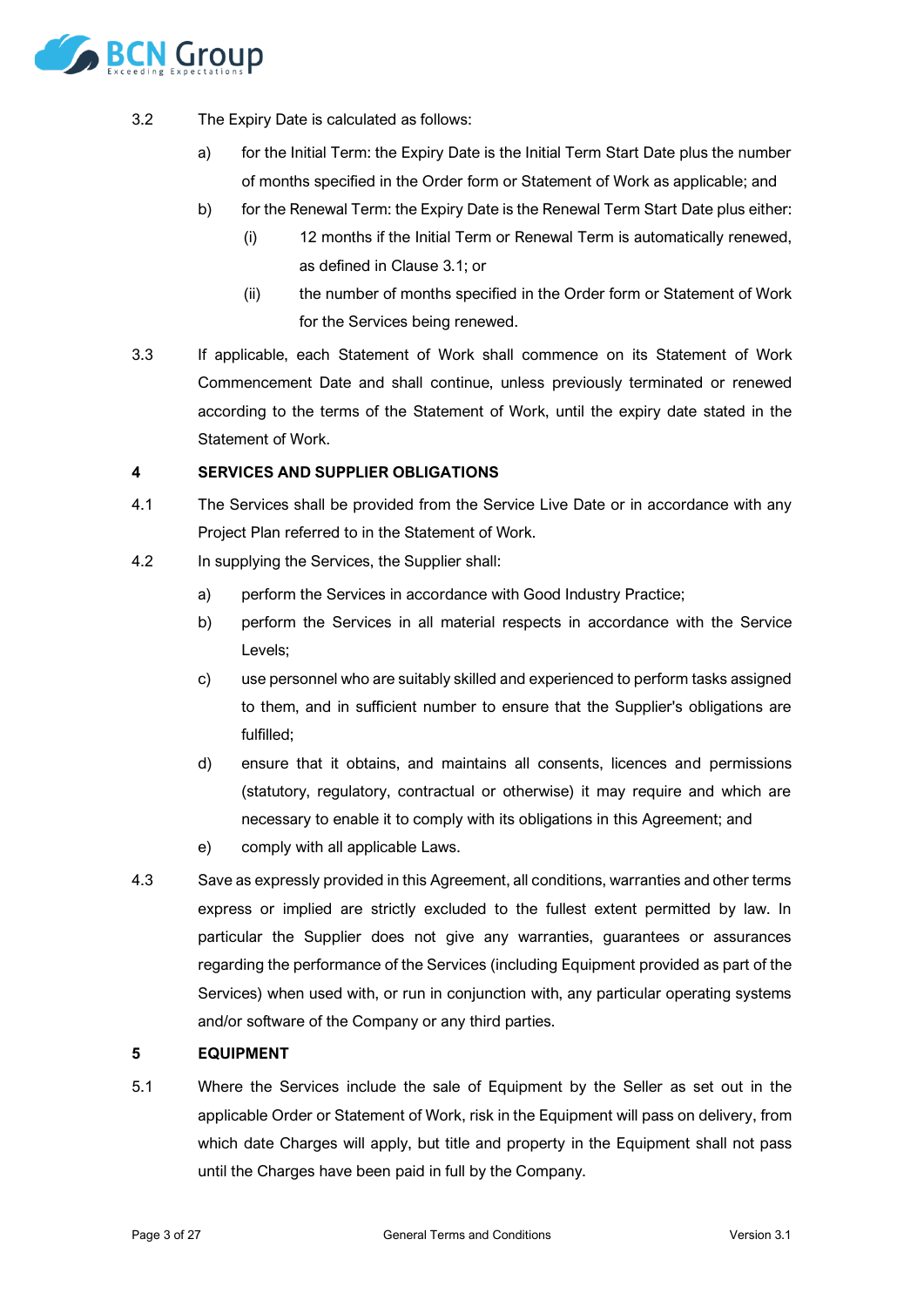

- 5.2 Until title and property to the Equipment has passed to the Company, the Company shall:
	- a) not remove, deface or obscure any identifying mark on or relating to the Equipment;
	- b) maintain the Equipment in satisfactory condition and keep it insured against all risks for its full price from the date of delivery; and
- 5.3 The Supplier may make, and the Company will accept, partial delivery of the Equipment. Each delivery shall be considered to be the subject of a separate contract and failure by the Supplier to make one or more deliveries in accordance with such contract shall not entitle the Company to treat this Agreement as a whole as repudiated.
- 5.4 The Company will be deemed to have accepted the Equipment provided by the Supplier once provided or delivered, unless within 3 days of provision or delivery, the Company notifies the Supplier in writing of specific deficiencies, shortages or discrepancies in the Equipment delivered.
- 5.5 The Company acknowledges that the Supplier has not manufactured the Equipment and the Company shall only be entitled to the benefit of any such warranty or guarantee as is given by the manufacturer of the Equipment.

# **6 COMPANY OBLIGATIONS**

- 6.1 The Company shall:
	- a) use reasonable endeavours to co-operate with the Supplier in all matters relating to the Services and comply timeously with its obligations under this Agreement;
	- b) inform the Supplier of all health and safety rules and regulations and any other reasonable security requirements that apply at the Company's premises, and provide any additional related information as requested by the Supplier; and
	- c) comply with all applicable Laws.

# **7 COMPANY DEPENDENCIES**

- 7.1 The Company acknowledges that the Supplier is dependent upon the Company fulfilling the Company Dependencies in order for the Supplier to deliver the Services and satisfy its obligations under this Agreement.
- <span id="page-3-0"></span>7.2 The Company shall:
	- a) provide the Supplier with access to appropriate members of staff and nominated third parties;
	- b) provide such Documentation, data and/or other information that the Supplier requests that is necessary to perform its obligations in a timely manner;
	- c) promptly notify the Supplier of any proposed change to the agreed requirements set out in this Agreement, such change to be agreed in writing between the parties;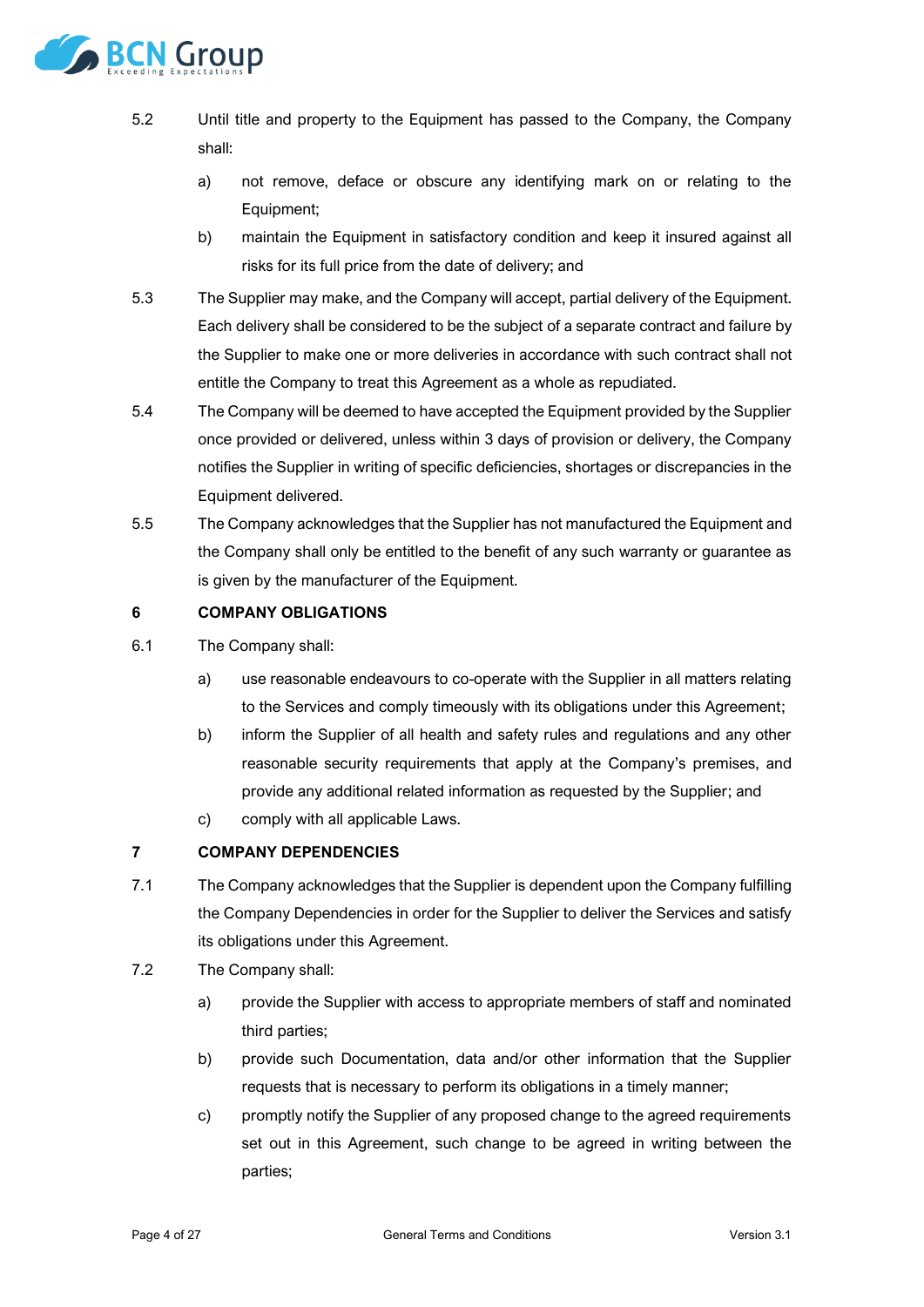

- d) provide any consents, instructions or approvals promptly;
- e) where the Company does not give its written approval, sign off, authority to proceed or similar, provide the Supplier with its reasons for not doing so; and
- f) procure for the Supplier such access and use of the Company's premises and facilities, systems, software, licences and computing environment.
- g) provide such information as the Supplier may reasonably request in order to carry out the Services in a timely manner and ensure such information is complete and accurate in all material respects;
- h) ensure that Company Materials are properly maintained and operating and are free from any defects;
- 7.3 Further Company Dependencies which are specific to the Services shall be set out in the Order, Statement of Work and/or Service Schedule as applicable.
- 7.4 In the event the Company fails to meet a Company Dependency then:
	- a) the parties shall work together to mitigate the impact of such failure and if necessary shall agree a change to this Agreement to deal with the impact of such failure, including revising any Project Plan, timescales and Charges;
	- b) the Supplier may charge for such additional costs incurred;
	- c) the Supplier may raise an interim invoice for any work already completed; and
	- d) the Supplier shall not be liable for any delay, failure to comply with the terms of this Agreement, failure to deliver a Deliverable, failure to meet any Service Levels or any Losses incurred by the Company or any third party as a result of the Company's failure to meet the Company Dependency and the Company shall not be entitled to exercise any rights as a result of such failure.

# <span id="page-4-0"></span>**8 LICENCES**

- <span id="page-4-1"></span>8.1 Subject to the terms and conditions of this Agreement, the Supplier grants to the Company and each Group Company a non-exclusive, non-transferable irrevocable, nontransferable and royalty-free licence to use the Services (including the Supplier Application and Documentation specified in a Statement of Work) for the purpose of carrying out the business of the Company or any Group Company (as applicable).
- 8.2 If the Supplier has agreed to install, patch or otherwise manage software for the Company in reliance on the Company's licence with a software vendor (other than the Supplier's licence with such software vendor), then the Company represents and warrants that it has a written licence agreement with the software vendor that permits the Supplier to perform these activities. On the Supplier's request the Company must immediately certify in writing that it is in compliance with the requirements of this Clause [8](#page-4-0) and any other software licence.
- 8.3 If the Company fails to provide the required evidence of licensing, the Supplier may, at its option: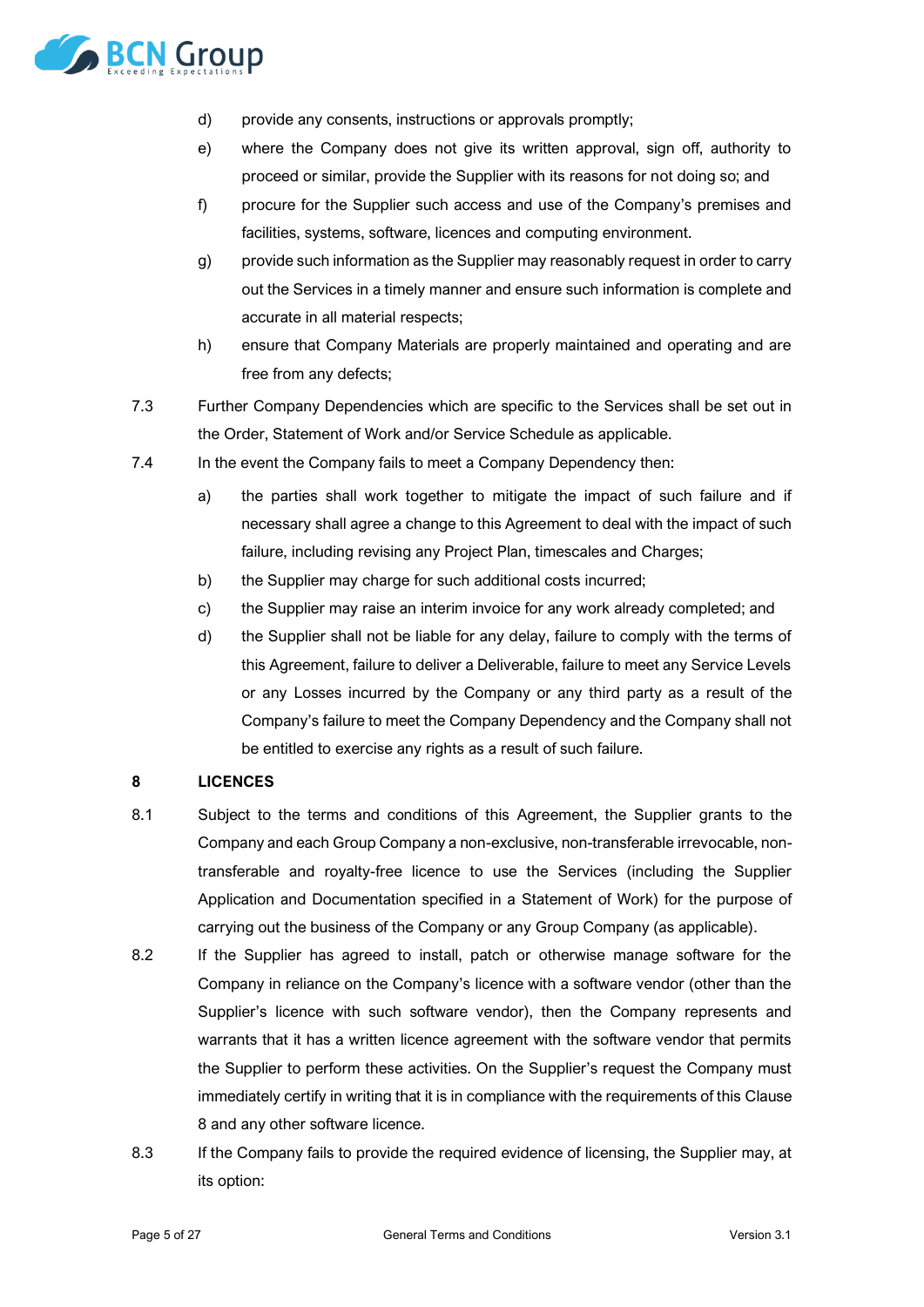

- a) charge the Company the standard fee for the use of the software in reliance on the Supplier's licensing agreement with the vendor until such time as the required evidence is provided;
- <span id="page-5-1"></span>b) carry out a chargeable audit into the licensing arrangements of the Company on providing the Company with reasonable prior notice; or
- c) suspend or terminate this Agreement.
- 8.4 In the event of termination or expiry of this Agreement, the licence granted pursuant to Clause [8.1](#page-4-1) shall terminate automatically on the date of such termination or expiry and the Company shall immediately cease all use of any Supplier Intellectual Property Rights and if so required by the Supplier, return or destroy documents and materials that contain any of the Supplier Intellectual Property Rights.

# **9 DISPUTE RESOLUTION**

- <span id="page-5-0"></span>9.1 In the event that a Dispute arises between the parties, either Representative may, on reasonable notice to the other, call a meeting of the Representatives in order to seek a resolution of the issue in question.
- 9.2 If the Representatives, acting in good faith, have not reached a resolution of the issue in question within 10 Business Days of the calling of the meeting referred to in Clause [9.1](#page-5-0) (or earlier if both Representatives agree) the issue in question shall be referred, on the application of either party, to the senior management of the Company and the Supplier.

# <span id="page-5-2"></span>**10 AUDIT AND INSPECTION**

- 10.1 Without prejudice to the Supplier's rights pursuant to Clause [8.3b\),](#page-5-1) for the purpose of ensuring the Supplier's and Company's compliance with this Agreement, each party shall permit Auditors to conduct an audit during the Term provided the party requesting the audit has given at least 2 weeks' prior written notice.
- 10.2 Audits will be conducted during normal business hours on a Business Day and the Auditors shall at all times comply with the safety and security rules and regulations of the party subject to the audit.
- 10.3 The party requesting the audit agrees to reimburse the party being audited for all costs reasonably incurred in complying with any audit request.
- 10.4 Audits may not be conducted more frequently than once in any 12 month period unless required by Law.
- 10.5 The party requesting the audit shall procure that the Auditors shall, when conducting an audit, minimise any disruption to the business of the party being audited and that the Auditors will operate under a duty of confidence in relation to information disclosed for the purposes of such audit.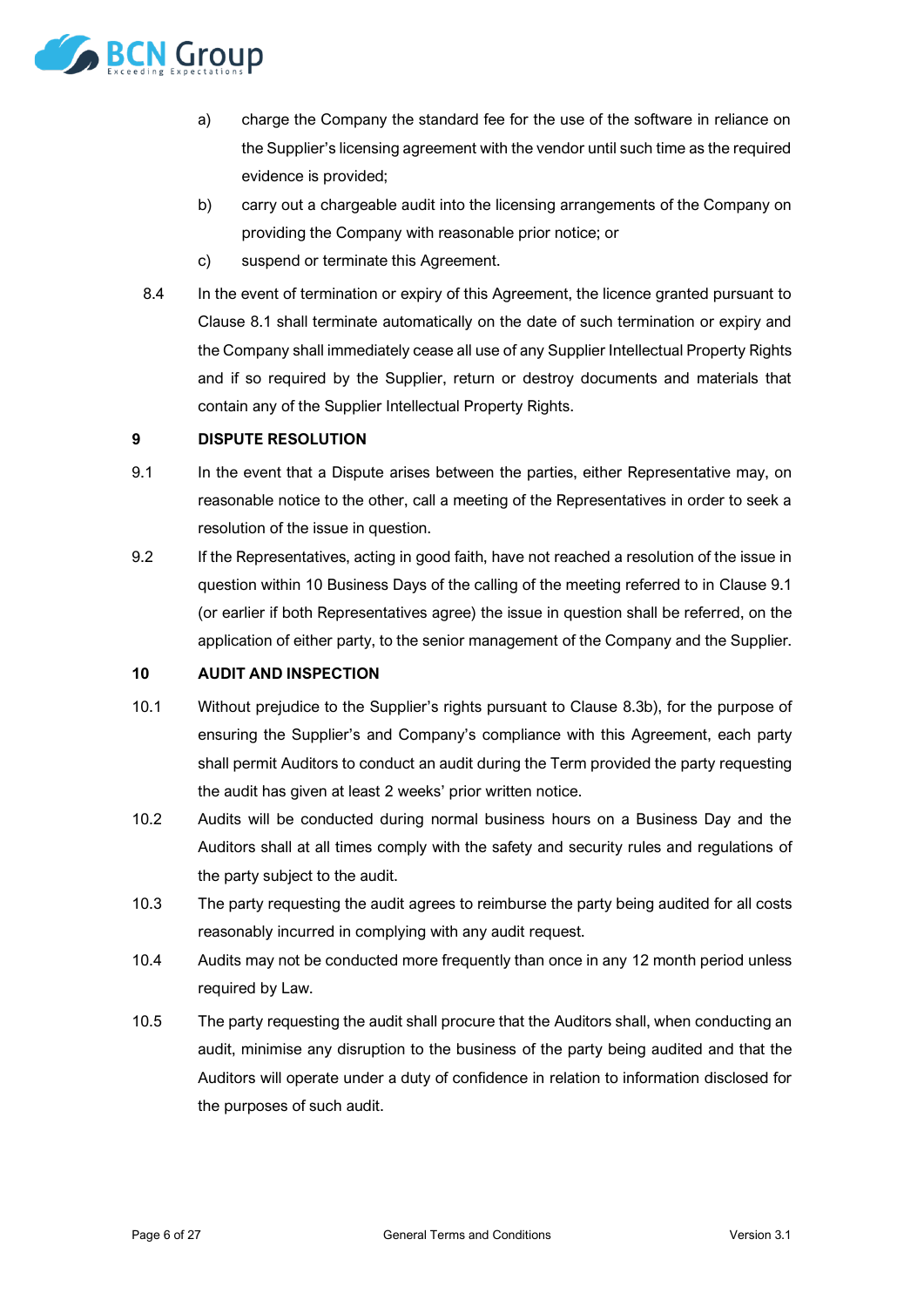

# <span id="page-6-0"></span>**11 ACCEPTANCE TESTING**

- 11.1 Where the Statement of Work states that Services and/or Deliverables shall be subject to acceptance testing, then this Clause [11](#page-6-0) (and the applicable terms of the relevant Statement of Work) shall apply.
- <span id="page-6-2"></span>11.2 The acceptance criteria and test data which are required to show that the Deliverables comply with any pre agreed specifications in the Order or Statement of Work for the Acceptance Tests shall be agreed by both parties in writing ("**Acceptance Criteria**").
- 11.3 The Supplier shall carry out the agreed Acceptance Tests for the Deliverables as soon as reasonably possible.
- 11.4 If any part of the Deliverables fails to pass the Acceptance Tests, the Company will, within 48 hours from the completion of the Acceptance Tests, provide a written notice to the Supplier giving details of such failure(s). The Supplier will use reasonable endeavours to remedy the failures and the relevant Acceptance Tests will be repeated within a reasonable time.
- 11.5 If any part of the Deliverable fails in a material respect to pass the Acceptance Criteria, then the Company may either:
	- a) accept the Deliverable subject to such change of Acceptance Criteria; or
	- b) reject the Deliverable as not being in conformity with this Agreement, and the parties will review and revise the Deliverables and Project Plan where appropriate.

# <span id="page-6-1"></span>**12 CHARGES AND PAYMENT**

- 12.1 In consideration of the Supplier performing its obligations under this Agreement the Company shall pay the Charges for the Services.
- 12.2 The Supplier may invoice the Company in advance for the Charges in accordance with the payment dates referred to in a Statement of Work, Service Schedule or the Order. If not specified the Charges shall be invoiced on the following basis:
	- a) Equipment shall be invoiced on dispatch;
	- b) Statement of Works shall be invoiced either:
		- (i) for Development projects, 50% of the total project Charges as set out in the Statement of Works on Order signature, with the remaining balance paid either:
			- (A) on completion of Milestones on either a fixed cost or time incurred basis, as set out in the Statement of Work; or
			- (B) if there are no applicable Milestones, on a time and materials basis, and monthly in arrears based on time incurred.
		- (ii) on completion of Milestones on either a fixed cost or time incurred basis, as set out in the Statement of Work; or
		- (iii) if there are no applicable Milestones, on a time and materials basis, and monthly in arrears based on time incurred.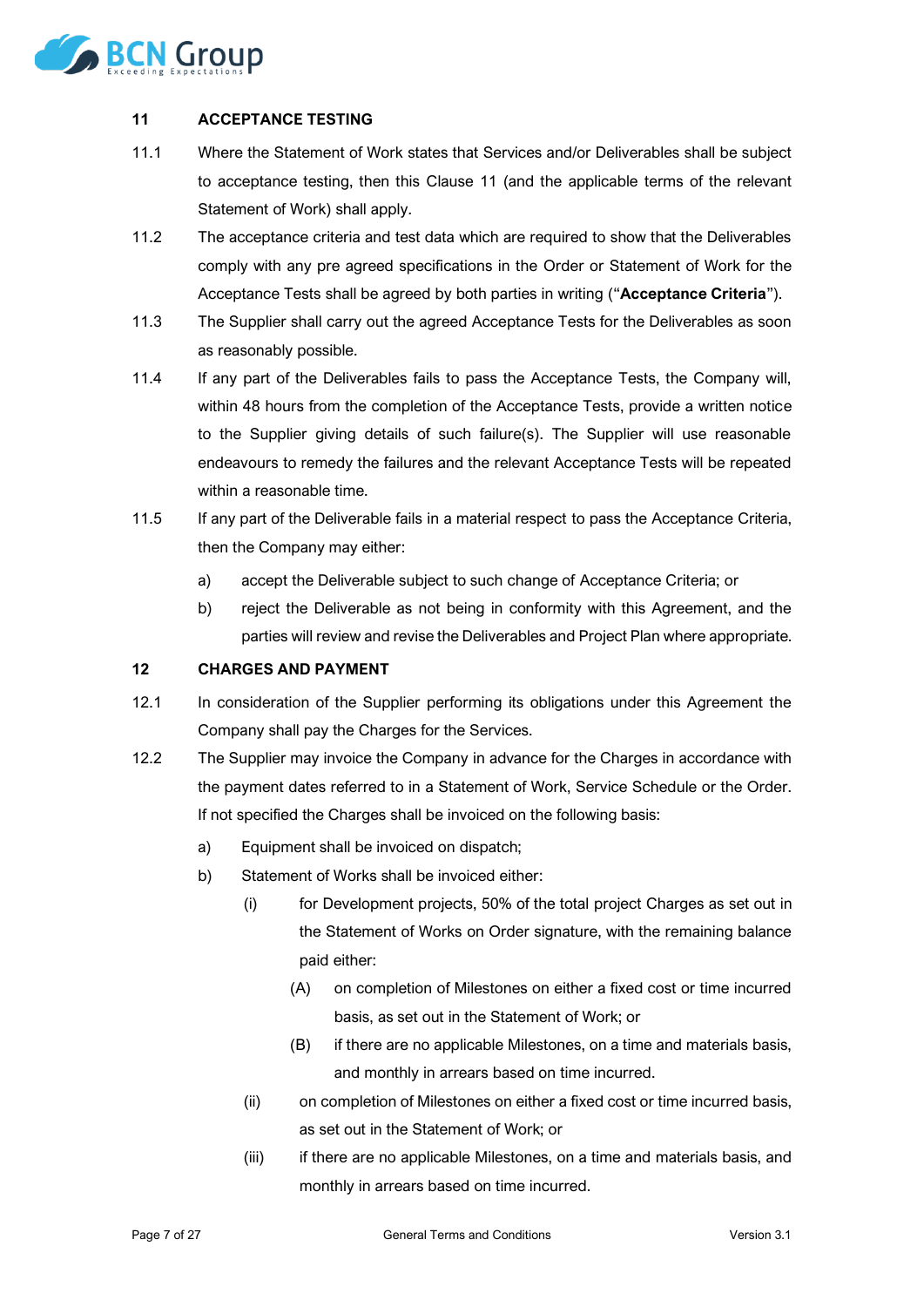

- c) Services shall be invoiced monthly in advance, unless stated otherwise in the Order;
- d) third party software licences invoiced on the later of the date of purchase or charge incurred by the Supplier from the Related Service Provider; and
- e) third party network services invoiced on the date of activation.
- f) Expenses incurred will be invoiced in arrears as incurred at cost.
- 12.3 Where a Statement of Work Commencement Date has been agreed and the Company;
	- a) requests to change Statement of Work Commencement Date, or
	- b) requests to cancel the work, or
	- c) is unable to meet the Company Dependencies as set out in this Agreement, which would therefore require the Company to request a change in the Statement of Work Commencement Date,

and where the Supplier is unable to reasonable redeploy the resources that have been allocated to carry out the work, the Supplier will, in its sole discretion, reject the request. Should the Company not allow the work to be carried on the originally agreed Statement of Work Commencement Date the Supplier will be entitled to invoice the Company for the relevant work as follows

- a) notice of 4 weeks or more 0% payable;
- b) notice of 7 Business Days but less than 4 weeks' notice 50% payable:
- c) notice of 4 Business Days to 6 Business Days 75% payable:
- d) notice of less than 1 Business Day to 3 Business Days 100% payable.
- 12.4 Invoices issued by the Supplier will:
	- a) be valid tax invoices for the purposes of VAT legislation and be invoiced in pounds sterling;
	- b) identify the parties, specify the Services to which the invoice relates and include the purchase order number or other reference number that may have been provided by the Company to the Supplier in connection with this Agreement and/or Statement of Work; and
	- c) be sent to the address as may be notified to the Supplier from time to time.
- 12.5 The Company shall pay Charges for the Services by direct debit and within 30 days following receipt of a valid invoice from the Supplier, provided that day is a Business Day, otherwise the next Business Day after such date, unless different payment terms are agreed by the parties in the Statement of Work or the Order.
- 12.6 The Customer must maintain a valid direct debit mandate for the Term.
- 12.7 The Supplier reserves the right to charge an additional sum of 10% of the Charges in the event the Customer fails to maintain a valid direct debit mandate and thereafter fails to reinstate the direct debit mandate within 14 days of receipt of notice from the Supplier.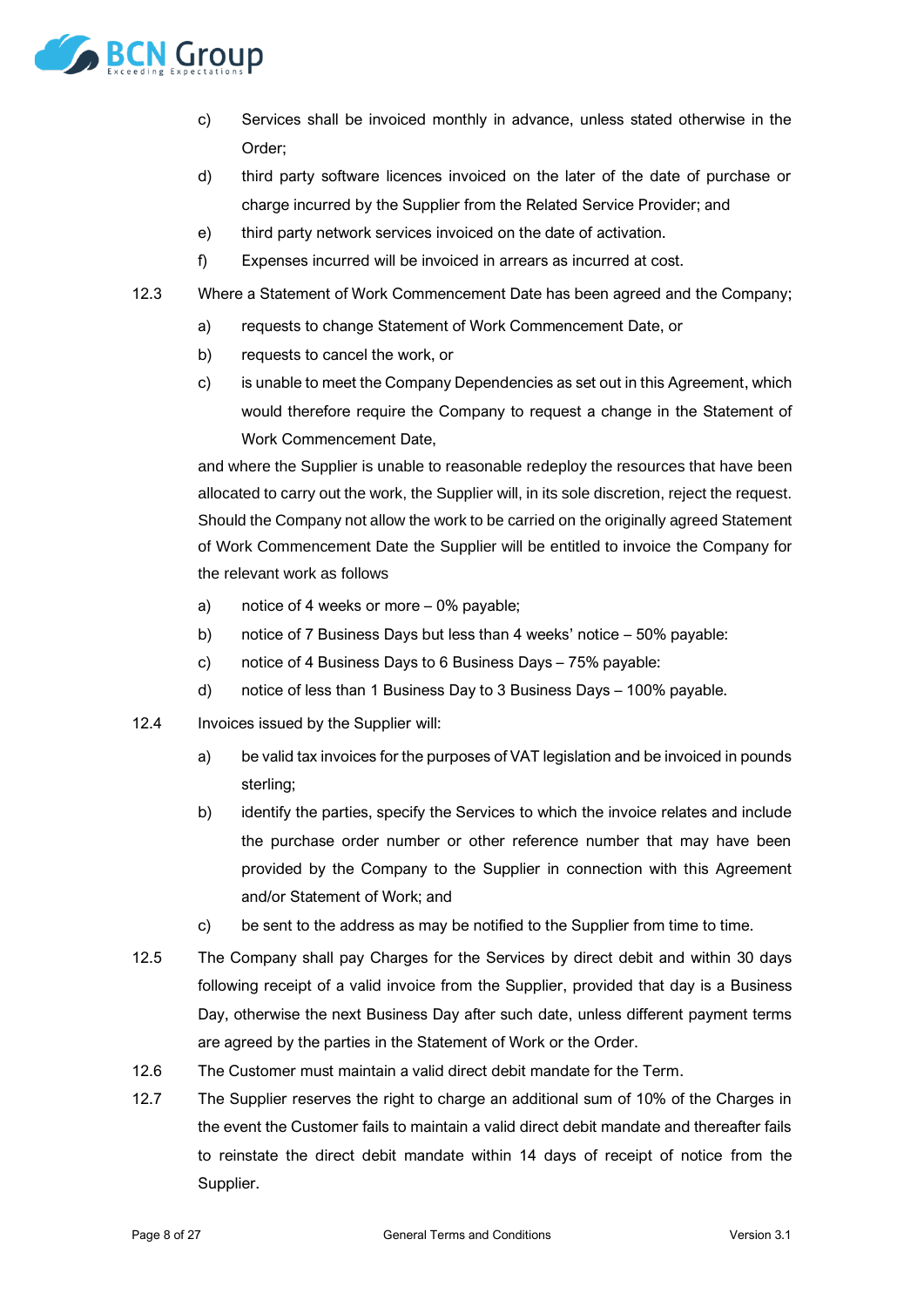

- 12.8 If any undisputed sum payable under this Agreement is not paid when due then the Supplier may claim interest from the due date until payment is made in full both before and after any judgment, at 5% per annum over the Bank of England Bank Rate from time to time but at 5% a year for any period where the Bank Rate is below 0%.
- 12.9 Any sum payable is exclusive of VAT which shall be payable in addition to that sum, and all payments by the Company shall be made without deduction or set off of any amount.
- <span id="page-8-0"></span>12.10 The Supplier shall be entitled to increase the Charges in respect of:
	- a) any increase in the consumer price index which impacts the Suppliers costs in delivering the Services (excluding any increases defined in paragraph [12.10b\)](#page-8-0) whereby the Charges may be increased by the same percentage as the increase in the consumer price index, such change would be applied annually on the anniversary of this Agreement;
	- b) any increase in price by a Related Service Provider including a third party licence or third party software provider, network provider, or any third party supplier of Equipment (for the avoidance of doubt any Equipment quoted for will remain at the price quoted for so long as the Order remains valid), in all cases which is used solely for the provision of the Services; and
	- c) any increase in the volume of the Services, licences or support being provided by the Supplier.

# **13 INSURANCE**

The parties shall for the duration of the Term each maintain adequate insurance cover against all risks which would normally be insured against by a prudent business, its property, directors and employees. Evidence of such insurance shall be provided on request by the other party.

# **14 TERMINATION**

- <span id="page-8-1"></span>14.1 Either party may by written notice (of such period as shall be set out in that written notice) served on the other party terminate this Agreement if:
	- a) the other party is the subject of an Insolvency Event;
	- b) the other party materially breaches its obligations under this Agreement (which shall include non-payment, as defined in Clause [12,](#page-6-1) of any Charges due under this Agreement and failure to maintain a valid direct debit mandate) and does not fix such breach within 30 days of receiving written notice to do so.
- <span id="page-8-2"></span>14.2 The Company will be entitled to terminate this Agreement where there are more than 4 Business Critical Service Failures in any rolling 12 month period. The Company must give notice in writing of its intent to terminate this Agreement stating clearly that this Clause and the relevant business critical service failures, and must do so within 30 days of the last business critical service failure. Where such notice is not provided the Company acknowledges that it will no longer be entitled to terminate this Agreement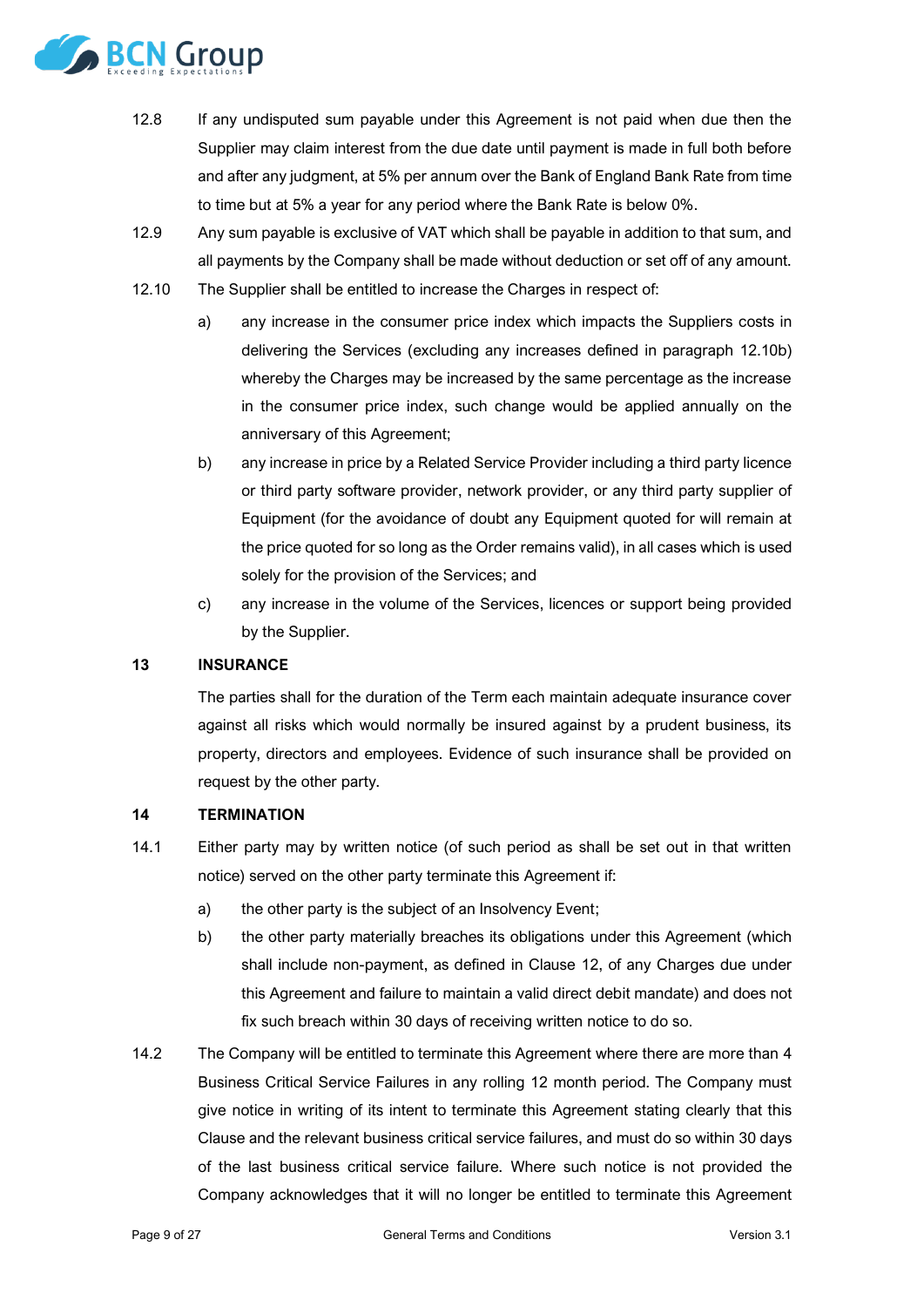

under this Clause for the stated business critical service failures. In all circumstances the Supplier must be given the opportunity to remedy the failures and that the Company reasonably accepts these remedies in lieu of termination.

14.3 If a Statement of Work or Service Schedule survives the expiry or termination of this Agreement, the terms of this Agreement will continue in force for the purpose of that Statement of Work, notwithstanding their expiry or termination for other purposes.

#### **15 EFFECT OF TERMINATION OF THIS AGREEMENT**

- <span id="page-9-0"></span>15.1 In the event of termination or expiry of this Agreement:
	- a) with effect from the Expiry Date, the Supplier shall cease to use the Company Materials, Company Data and the Company's Confidential Information and shall destroy all copies of the Company Data. Where requested in writing the Supplier will retain the Company Data for a maximum of 2 weeks beyond the Expiry Date. If the Company has requested in writing, and the Supplier has agreed to retain the Company Data beyond the 2 weeks, the Supplier will do so for such agreed period after termination provided that:
		- (i) the Company has signed a new Order for the retention of the Company Data;
		- (ii) the Company pays the Supplier for the retention of the Company Data at the Supplier's then prevailing rates;
		- (iii) the Supplier shall be entitled to invoice in advance for such retention that it considers reasonable, the Order will state such provision;
	- b) this Agreement shall continue in force to the extent necessary to give effect to those of its provisions which expressly or by implication have effect after termination, in particular in respect of Statements of Work that may be continuing or any retention of Company Data pursuant to Clause [15.1a\)](#page-9-0) above; and
	- c) the rights of either party accrued on or prior to termination or expiry shall remain unaffected.
- 15.2 Upon termination of this Agreement by the Company for any reason other than those under Clause [14.1,](#page-8-1) [14.2](#page-8-2) and [17,](#page-10-0) the Company shall pay any Charges remaining unpaid for Services in accordance with this Agreement up to the end of the Term.
- 15.3 Upon early termination of this Agreement as a result of any of the termination events occurring under Clause [14.1,](#page-8-1) [14.2a](#page-8-2)nd [17,](#page-10-0) the Company shall pay any Charges remaining unpaid for Services in accordance with this Agreement up to the termination date. Where the Supplier is committed to pay licensing, network and connectivity charges with third party suppliers beyond the date of termination, then the Company will continue to pay such charges until those commitments come to an end. The Supplier will use reasonable endeavours to mitigate these commitments, or transfer the commitments to the Company.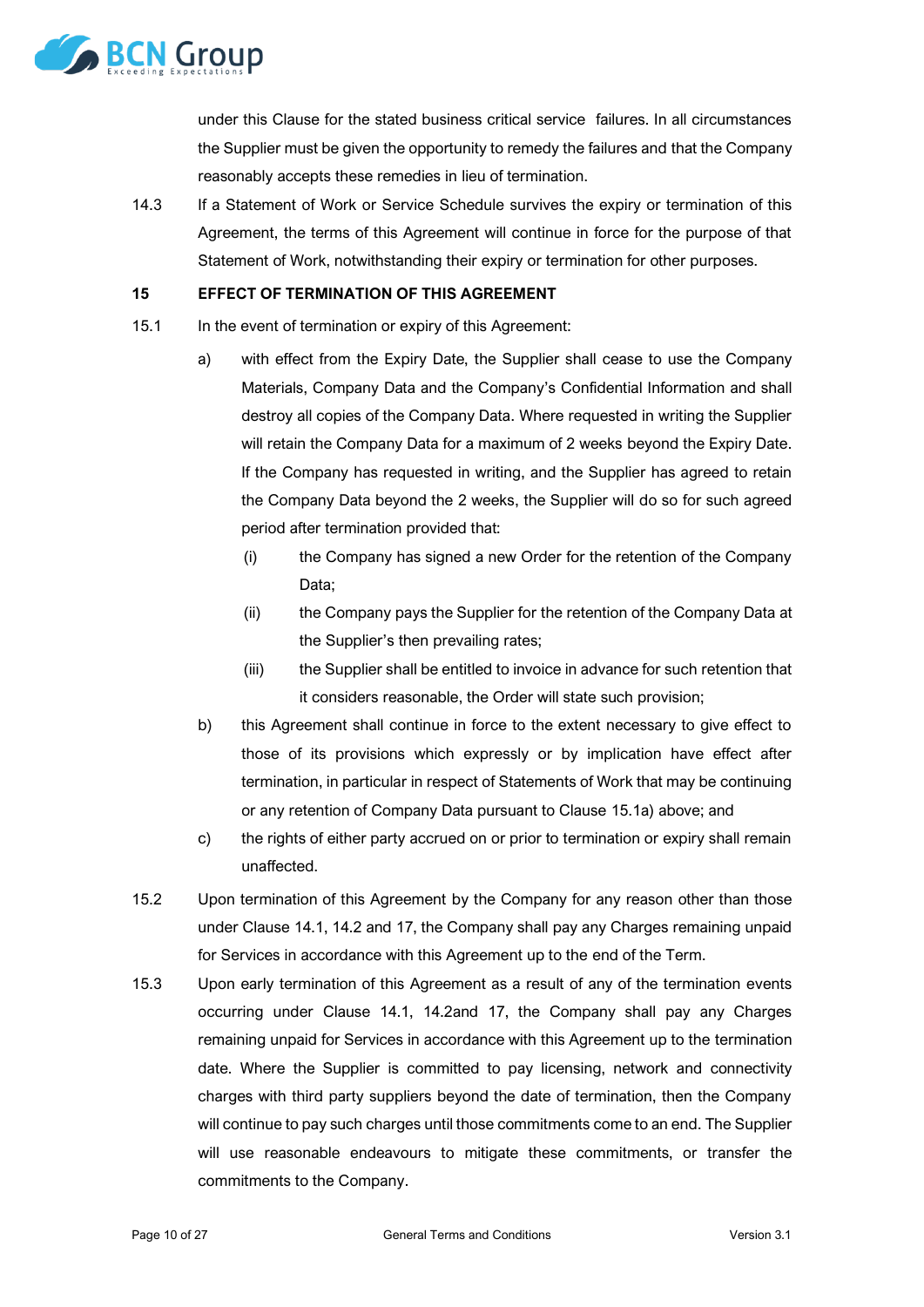

# **16 HANDOVER / EXIT**

- 16.1 If the Company has requested in writing in accordance with Clause [28,](#page-16-0) for the Supplier to provide assistance in relation to transitioning the terminated Services, the Supplier will use reasonable efforts to provide the assistance requested for such agreed period after termination provided that:
	- a) the Company pays the Supplier for its assistance at the Supplier's then prevailing time and materials rates;
	- b) the Supplier shall be entitled to invoice in advance for such part of the anticipated assistance that it considers reasonable; and
	- c) where the transition is to an alternative provider that provider shall have entered into with the Supplier confidentiality undertakings in form and substance reasonably acceptable to the Supplier
	- d) the Supplier will not be obliged under this Agreement to provide any assistance where in the Suppliers reasonable opinion providing such assistance would impact the Suppliers competitive position;
	- e) the Supplier will not be obliged to make available any Supplier intellectual property or confidential information to the Company or any alternative provider as part of the transitioning of the terminated services. If the Supplier reasonably believes it would disclose such information in delivering such assistance the Supplier will have the right to decline to provide such assistance.

# <span id="page-10-0"></span>**17 FORCE MAJEURE**

- 17.1 Neither party shall be in breach of this Agreement or otherwise liable to the other party for any failure to perform or delay in performing its obligations under this Agreement and either party reserves the right to defer the date of provision of the Services if either party is prevented from or delayed in performing its obligations under this Agreement due to a Force Majeure Event.
- 17.2 If the Force Majeure Event in question continues for a continuous period in excess of 30 days, either party shall be entitled to terminate this Agreement (or such part of this Agreement affected by such event) immediately by giving notice in writing to the other party.

#### **18 WARRANTIES AND REPRESENTATIONS**

- 18.1 Each party represents and warrants to the other that:
	- a) it has full power and capacity to execute, deliver, and perform its obligations under this Agreement;
	- b) it has entered into this Agreement in reliance upon its own enquiries, investigations and other due diligence;
	- c) it has, and will maintain, all licenses and consents that it requires in order to perform its obligations under this Agreement; and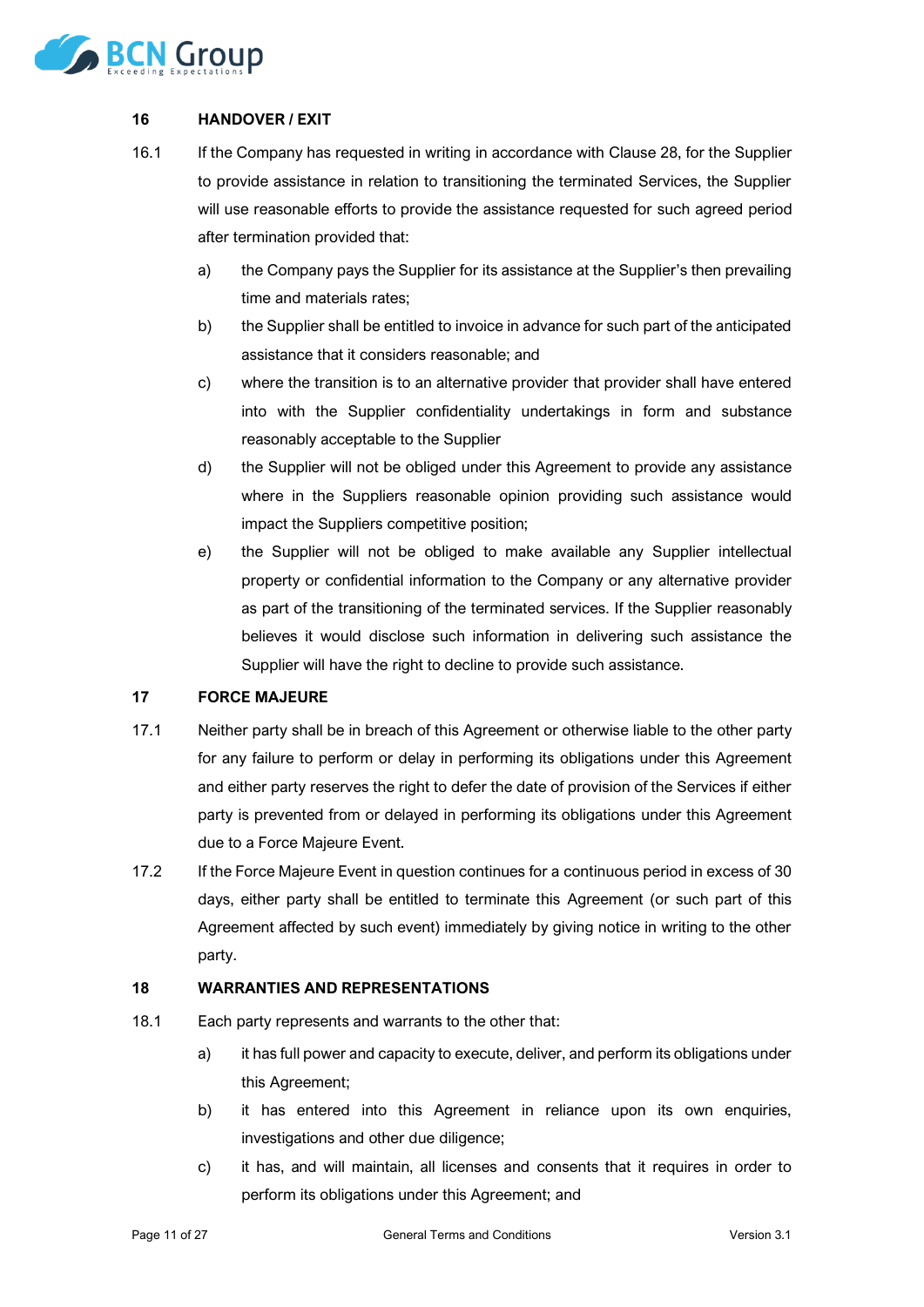

d) at the Effective Date there are no actions, suits or proceedings or regulatory investigations pending or, to its knowledge, threatened against it before any court or administrative body or arbitration tribunal that might affect its ability to meet and carry out its obligations under this Agreement.

#### <span id="page-11-1"></span>**19 INDEMNITIES**

- <span id="page-11-0"></span>19.1 Each party shall indemnify the other against all liability arising in relation to any infringement of any Intellectual Property Rights of any third party in connection with any software or materials provided by the other party in the performance of the Services. This indemnity will not apply where such software or materials are used:
	- a) in combination with other materials not previously approved in writing by the other party; and/or
	- b) otherwise than in accordance with this Agreement.
- 19.2 In relation to the indemnities at Clauses [19.1,](#page-11-0) the party being indemnified (the "**Indemnitee**") must notify the other party (the "**Indemnitor**") promptly of the claim and provide the Indemnitor with all information relating to it. The Indemnitor shall have exclusive control over all negotiations and litigation and the Indemnitee will grant all reasonable assistance to the Indemnitor in the defence of such claim.
- 19.3 The parties acknowledge that the indemnities provided in this Claus[e 19](#page-11-1) are in addition to the indemnities provided in Clause [33.](#page-17-0)

# **20 LIABILITY**

- <span id="page-11-2"></span>20.1 Neither party excludes nor limits its liability (if any) to the other:
	- a) for personal injury or death caused by its negligence;
	- b) for breach of Clause [24;](#page-14-0) or
	- c) for fraud or fraudulent misrepresentation.
- 20.2 Subject to Clause [20.1,](#page-11-2) the Suppliers maximum aggregate liability arising out of or in connection with this Agreement, whether in contract (including in respect of any indemnities contained in this Agreement), tort (including negligence or breach of statutory duty), misrepresentation, restitution or otherwise arising in connection with the performance or contemplated performance of an individual Service will be limited to a sum equal to 100% of the Charges paid by the Company for that individual Service under this Agreement during the Agreement Year immediately preceding the date on which the claim arose.
- 20.3 Subject to Clause [20.1,](#page-11-2) neither party shall have any liability to the other party for:
	- a) any damages for lost profits, lost revenues, loss of data, anticipated savings, in each case whether direct or indirect (and regardless of whether either party has been advised of the possibility of such losses or damages); or
	- b) any special, indirect or consequential loss however arising under this Agreement.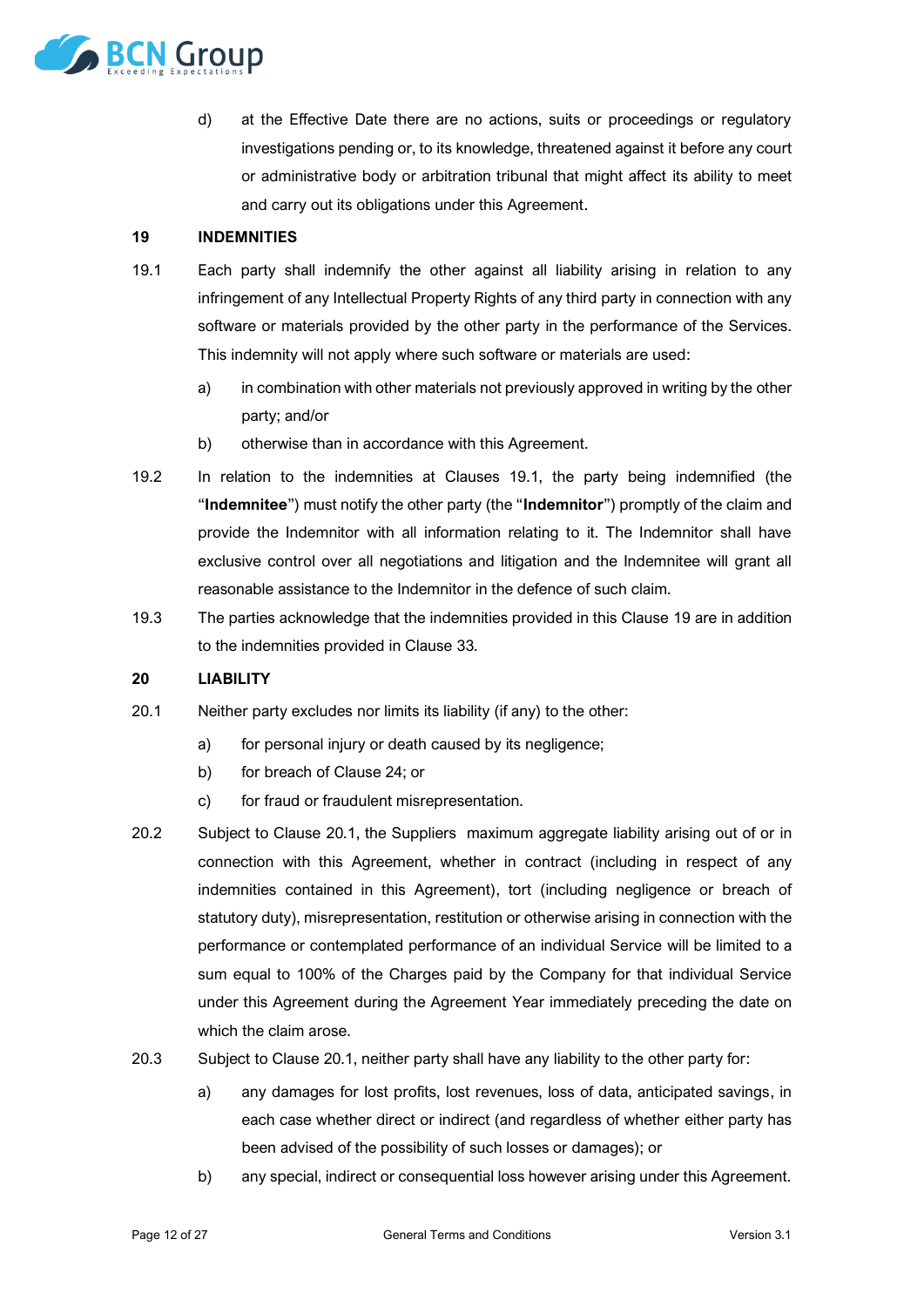

# **21 INTELLECTUAL PROPERTY**

- 21.1 The Company shall not acquire any right, title or interest in the Intellectual Property Rights of the Supplier or its licensors which shall be the exclusive property of and shall vest in the Supplier or its licensors (as appropriate).
- 21.2 All rights, title and interest (including all Intellectual Property Rights) in and to the Company Materials shall be the exclusive property of and shall vest in the Company.
- 21.3 The Company hereby authorises the Supplier to use any Intellectual Property Rights in materials provided to the Supplier by the Company for the purposes only of performing its obligations under this Agreement. The Supplier will have no other rights in respect of the Intellectual Property Rights of the Company or the Intellectual Property Rights in any materials provided to the Supplier by the Company.
- 21.4 All Intellectual Property Rights in the Developed Software (including all Intellectual Property Rights in all source code of that Developed Software), Deliverables or works otherwise created as part of and arising from the provision of the Services are owned and shall remain owned by the Supplier but the Company is hereby granted a nonexclusive, non-transferable licence to copy and use such Developed Software and Deliverables for its own internal purposes. The Developed Software and Deliverables may only be disclosed to third parties with the Supplier's prior written consent.
- 21.5 The Company shall be responsible for all third party software provided to or licensed to the Supplier as part of the Company software, being any software which is owned or licensed by the Company (other than pursuant to this Agreement) which is used or will be used by the Supplier in providing the Services.
- <span id="page-12-1"></span>21.6 The parties agree that all source code in respect of any Developed Software shall be held in a source management system to be agreed by the Company and that within 14 days of a request by the Company, the Supplier shall:
	- a) deliver a copy of the source code of the Developed Software and such other material and Documentation as is necessary (including any technical information, password/encryption details required to access the Developed Software, updates and upgrades thereto and new versions thereof) ("**Source Code**") to the Company; and
	- b) deliver a further copy of the Source Code to the Company each time that there is a change to the Developed Software.

# <span id="page-12-0"></span>**22 DATA PROTECTION**

- 22.1 In respect of any Personal Data Processed by the Supplier on behalf of the Company in the performance of the Services, the parties acknowledge and agree that the Company shall be the Controller and the Supplier shall be the Processor.
- 22.2 In respect of such Processing, the Supplier undertakes that it will: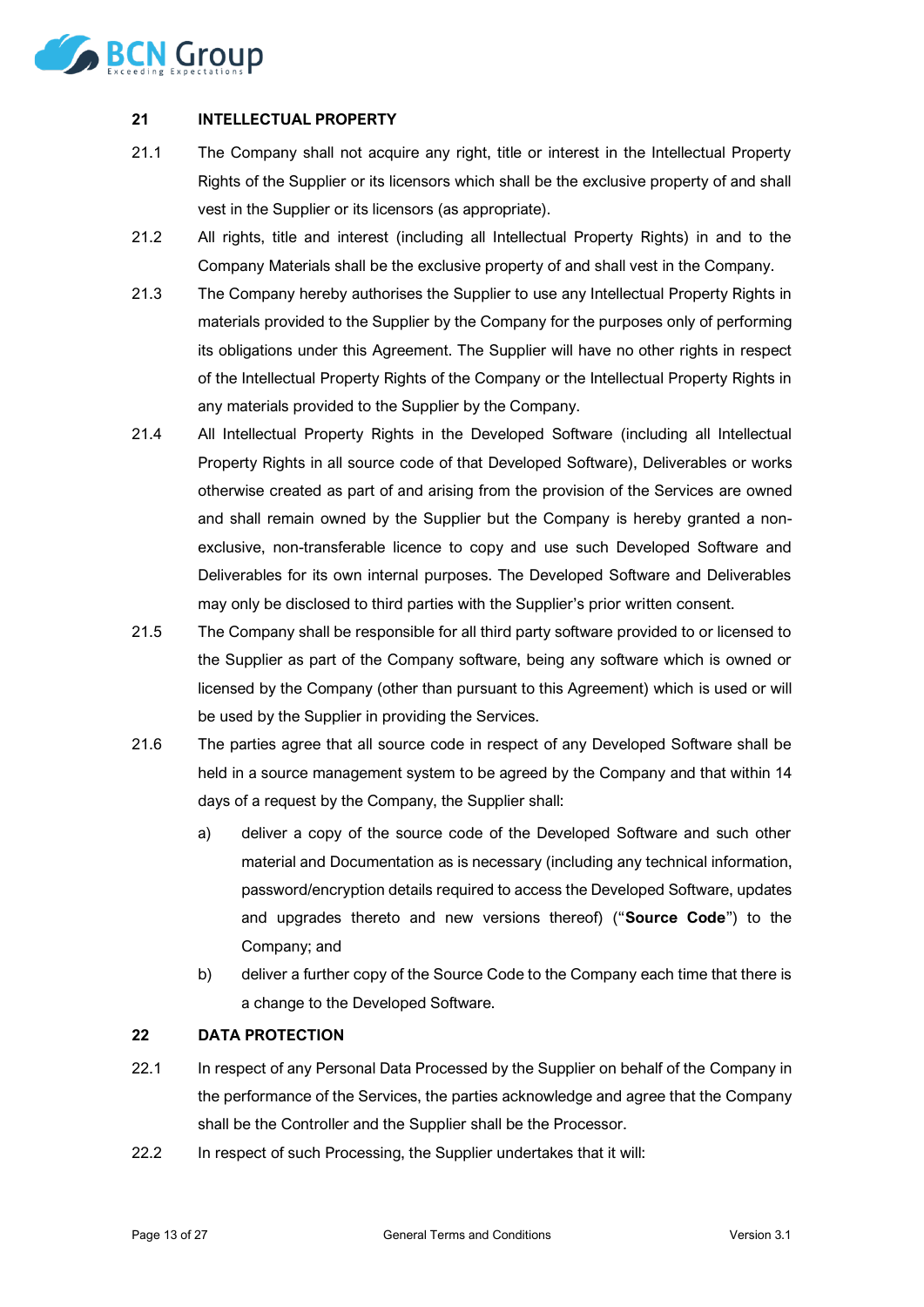

- a) Process the Personal Data solely on the Company's lawful, documented instructions (as set out in this Agreement) and for the purpose of performing the Services;
- b) take appropriate technical and organisational measures to prevent unauthorised or unlawful Processing or, accidental loss or destruction of or damage to such Personal Data including all such measures required by Article 32 of the UK GDPR;
- c) take reasonable steps to ensure the reliability of the Supplier Personnel who may have access to the Personal Data, and ensure those Supplier Personnel are subject to binding obligations of confidentiality;
- <span id="page-13-0"></span>d) promptly any in any event within 5 Business Days of receipt, notify the Company of any communication from a Data Subject regarding the Processing of their Personal Data, or any other communication (including from the Information Commissioner's Office) of which the Supplier is aware, relating to either Party's obligations under the Data Protection Laws in respect of the Personal Data;
- e) notify the Company without undue delay upon becoming aware of a Personal Data Breach;
- f) provide reasonable assistance to the Company on request in relation to:
	- (i) any communication received under Clause [22.2d\);](#page-13-0) and
	- (ii) any Personal Data Breach,

including by implementing appropriate technical and organisational measures;

- g) cease Processing of the Personal Data upon expiry or earlier termination of this Agreement and upon the Company's request, either return to the Company or securely delete the Personal Data; and
- h) permit the Company or its Representatives (subject to reasonable and appropriate confidentiality undertakings) to inspect and audit the Supplier's data Processing activities (and/or those of its agents, subsidiaries and subcontractors) and comply with all reasonable requests or directions by the Company to enable it to verify that the Supplier is in full compliance with its obligations under this Clause [22.](#page-12-0)
- 22.3 The Company acknowledges and agrees that:
	- a) the Supplier shall be generally authorised to appoint third parties to Process the Personal Data ("**Sub-Processor**") subject to the Supplier notifying the Company of its intended appointment and/or replacement of Sub-Processors and otherwise meting the conditions set out in Article 28(2) and (4) of the UK GDPR; and
	- b) the Personal Data may be transferred or stored outside the United Kingdom in order to carry out the Services and the Supplier's other obligations under this Agreement. The Supplier will take such steps as are necessary to ensure this Processing is in accordance with Data Protection Laws.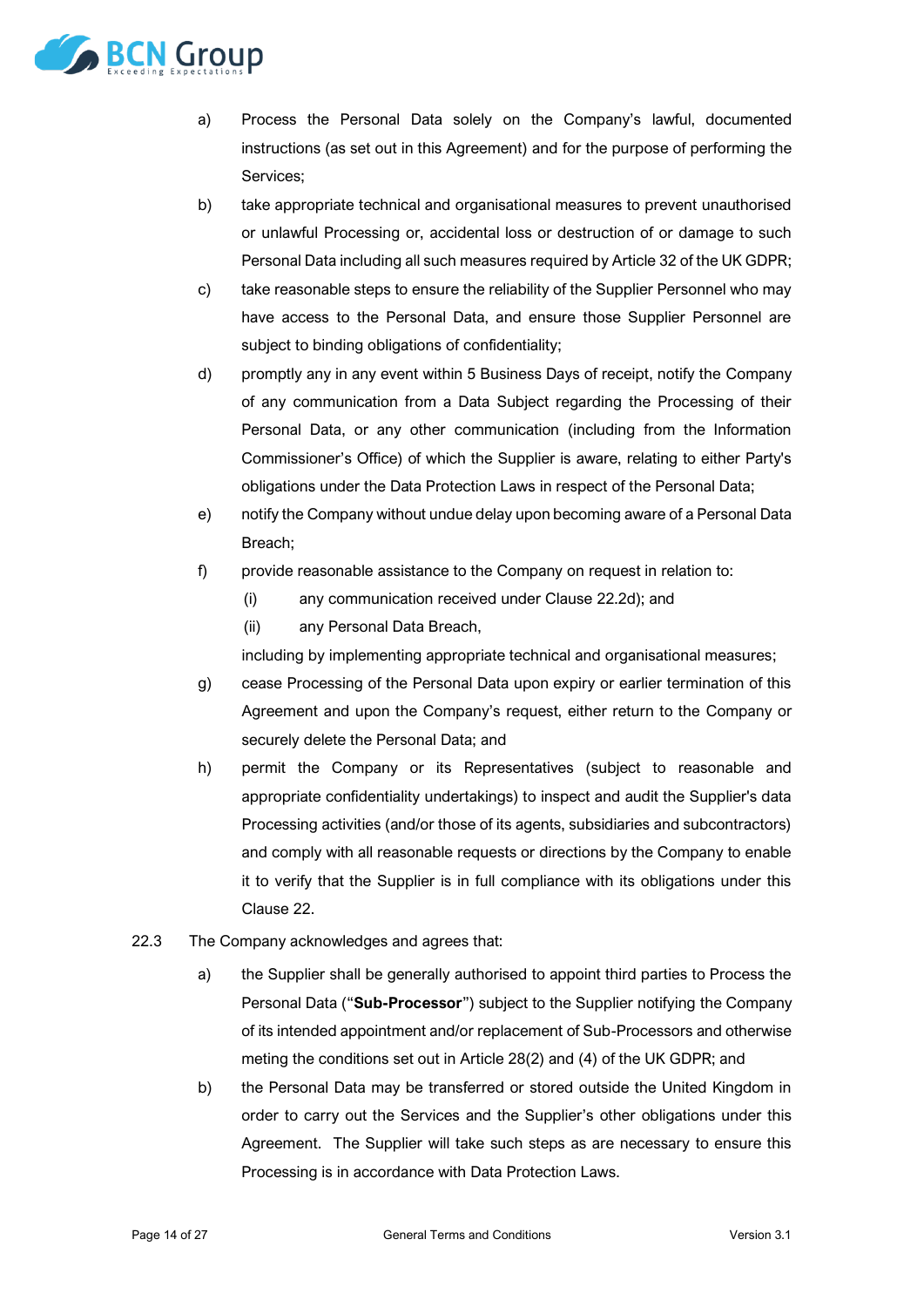

- <span id="page-14-1"></span>22.4 The Company shall comply at all times with its obligations under the Data Protection Laws in connection with this Agreement.
- 22.5 Without prejudice to Clause [22.4,](#page-14-1) the Company shall ensure that:
	- a) it is entitled to transfer the relevant Personal Data to the Supplier so that the Supplier may use, Process and transfer the Personal Data in accordance with this Agreement, on the Company's behalf; and
	- b) all relevant Data Subjects have been informed of, and, where required, have given their consent to, such use, Processing, and transfer as required by all applicable Data Protection Laws.
- 22.6 Unless otherwise specified within the relevant Service Schedule and/or Statement of Work, the subject matter, and nature and purpose of the Processing of Personal Data by the Supplier shall be limited to such Processing as is necessary to deliver the relevant Services, and the categories of Data Subject and Personal Data types will be determined by the nature of the Company's use of the relevant Services but may include the name and other personal identifiers of current and former employees, customers and suppliers of the Company.
- 22.7 The provisions of this Claus[e 22](#page-12-0) shall continue in force notwithstanding the termination or expiration of this Agreement.

# **23 COMPANY DATA**

- 23.1 Without prejudice to Clause [22,](#page-12-0) the Supplier shall not (and shall procure that the Supplier Personnel do not) store, copy, disclose, or use the Company Data except as necessary for the performance by the Supplier of its obligations under this Agreement or as otherwise provided for by this Agreement.
- 23.2 Upon receipt or creation by the Supplier of any Company Data and during any collection, processing, storage and transmission by the Supplier of any Company Data, the Supplier shall take all precautions necessary to preserve the integrity of the Company Data and to prevent any corruption or loss of the Company Data.

#### <span id="page-14-0"></span>**24 CONFIDENTIALITY**

- 24.1 During the Term of this Agreement, the Company and the Supplier will need to disclose to the other Confidential Information. The Confidential Information is being provided for the sole purpose of the Supplier performing its obligations under this Agreement and is not to be used for any other purpose. For the purposes of this Clause [24,](#page-14-0) the term "**Disclosing Party**" shall mean a Party which discloses or makes available its Confidential Information and "**Recipient**" shall mean the Party which receives the Confidential Information.
- 24.2 Confidential Information does not include any information that:
	- a) is or becomes publicly available (other than as a result of its disclosure by the Recipient in breach of this Agreement);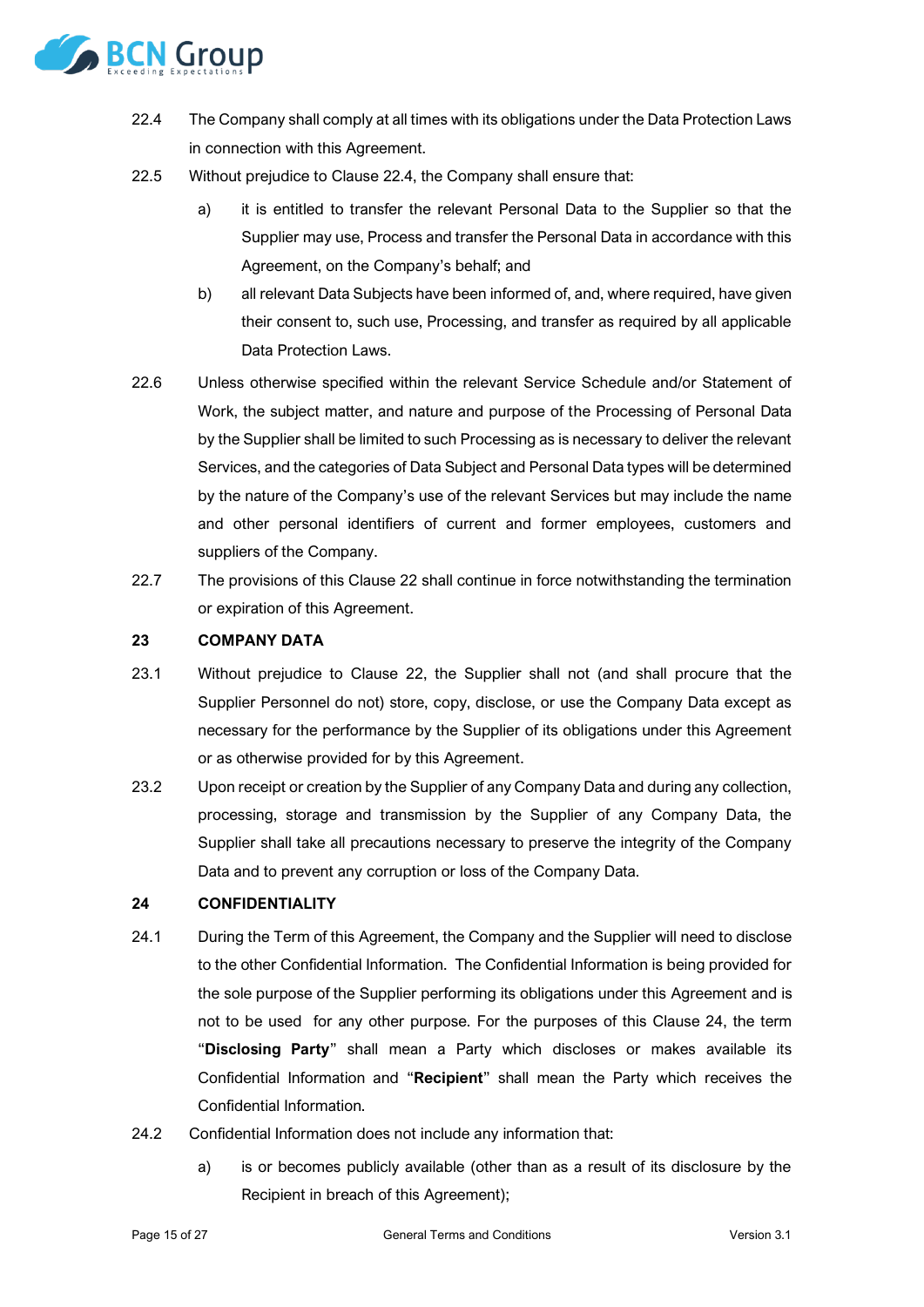

- b) was lawfully in the Recipient's possession free of any duty of confidentiality before the information was disclosed to it;
- c) is independently developed by the Recipient without reference to Confidential Information of the Disclosing Party; or
- d) the parties agree in writing is not confidential or may be disclosed.
- 24.3 The Recipient will keep the Confidential Information confidential and will not without the prior written consent of the Disclosing Party, disclose (directly or indirectly) or reveal the Confidential Information or any part of it to any person other than its Representatives which need to see such Confidential Information and the Recipient shall not use the Confidential Information for any purpose other than the proper performance of this Agreement. In addition, the Recipient agrees to reveal the Confidential Information only to those of its Representatives who need to know the Confidential Information for the purposes of this Agreement and who are informed by the Recipient of the confidential nature of the Confidential Information.
- 24.4 The Recipient agrees to use, and to cause its Representatives to use, the same degree of care that it uses to protect its own confidential and proprietary information to prevent unauthorised, use, disclosure, publication or dissemination of the Confidential Information, but in no event less than a reasonable degree of care.
- 24.5 The Recipient shall be liable under this Agreement for the acts and/or omissions of its employees, officers, agents and sub-contractors as if they were the acts and/or omissions of the Recipient.
- 24.6 If the Recipient or anyone to whom it is entitled to transmit the Confidential Information becomes required by Law to disclose any of the Confidential Information, the Recipient shall, if legally permitted, provide prompt notice to the Disclosing Party so that the Disclosing Party may seek a protective order or other appropriate remedy and/or waive compliance with the provisions of this Clause.
- 24.7 The Recipient will not make, keep or reproduce any document or part of a document comprised in the Confidential Information without the prior written consent of the Disclosing Party, provided that the Recipient will be entitled to reproduce the Confidential Information without consent strictly to the extent necessary for its proper performance of this Agreement and provided it is kept securely. Further, at the request of the Disclosing Party, the Recipient will promptly return to the Disclosing Party all Confidential Information and any documents and materials containing, reflecting, or based on the Confidential Information and/or will erase on request all Confidential Information from its computer systems, except for Confidential Information stored on disaster recovery archives (or similar platforms). The Recipient will be entitled to retain copies of the Confidential Information to the extent required by Law.
- 24.8 Without the prior written consent of the Disclosing Party, neither the Recipient nor its Representatives shall disclose to any person the fact that the Confidential Information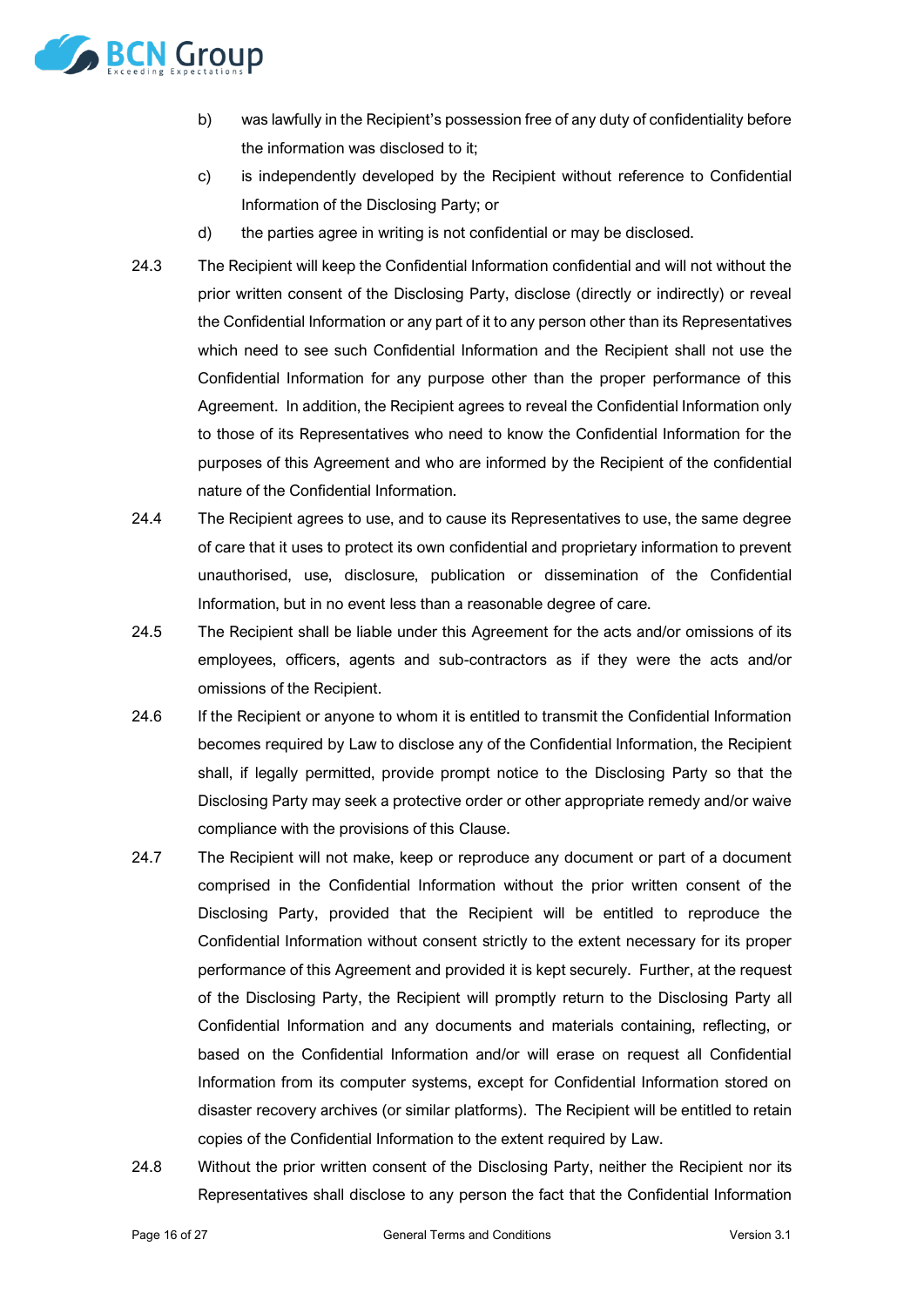

has been made available, that discussions or negotiations are taking place or have taken place concerning a transaction between the parties or any of the terms, conditions or other facts with respect to any such transaction, including the status of any such transaction.

24.9 The Disclosing Party reserves all rights in the Confidential Information. The Disclosing Party does not make any express or implied warranty or representation concerning the Confidential Information, or the accuracy or completeness of the Confidential Information and the Disclosing Party expressly disclaims any and all liability that may be based on the Confidential Information or any errors therein or omissions therefrom.

# **25 INADEQUACY OF DAMAGES**

Without prejudice to any other rights or remedies the Company may have, the Supplier acknowledges and agrees that damages alone would not be an adequate remedy for any breach of the terms of this Agreement by the Supplier. Accordingly, the Company shall be entitled to the remedies of injunction, specific performance or other equitable relief for any threatened or actual breach of the terms of this Agreement.

# **26 ASSIGNMENT**

26.1 Neither party may at any time assign, transfer, subcontract or deal in any other manner with all or any of its rights or obligations under this Agreement without the prior written consent of the other party, neither party to unreasonable withhold consent..

# **27 VARIATION**

A variation of this Agreement shall only be effective if it is in writing and signed by both parties (or their Representatives).

# <span id="page-16-0"></span>**28 NOTICES**

- <span id="page-16-1"></span>28.1 Any notice or other communication given to a party under or in connection with this Agreement shall be in writing, addressed to that party at its registered office (if it is a company) or its principal place of business (in any other case) or such other address as that party may have specified to the other party in writing in accordance with this Clause, and shall be delivered personally, or sent by pre-paid first class post or other next Business Day delivery service, commercial courier.
- 28.2 A notice or other communication shall be deemed to have been received: if delivered personally, when left at the address referred to in Clause [28.1](#page-16-1) if sent by pre-paid first class post or other next Business Day delivery service, at 9.00 am on the second Business Day after posting; if delivered by commercial courier, on the date and at the time that the courier's delivery receipt is signed.
- 28.3 The provisions of this Clause shall not apply to the service of any proceedings or other documents in any legal action.

#### **29 SEVERANCE**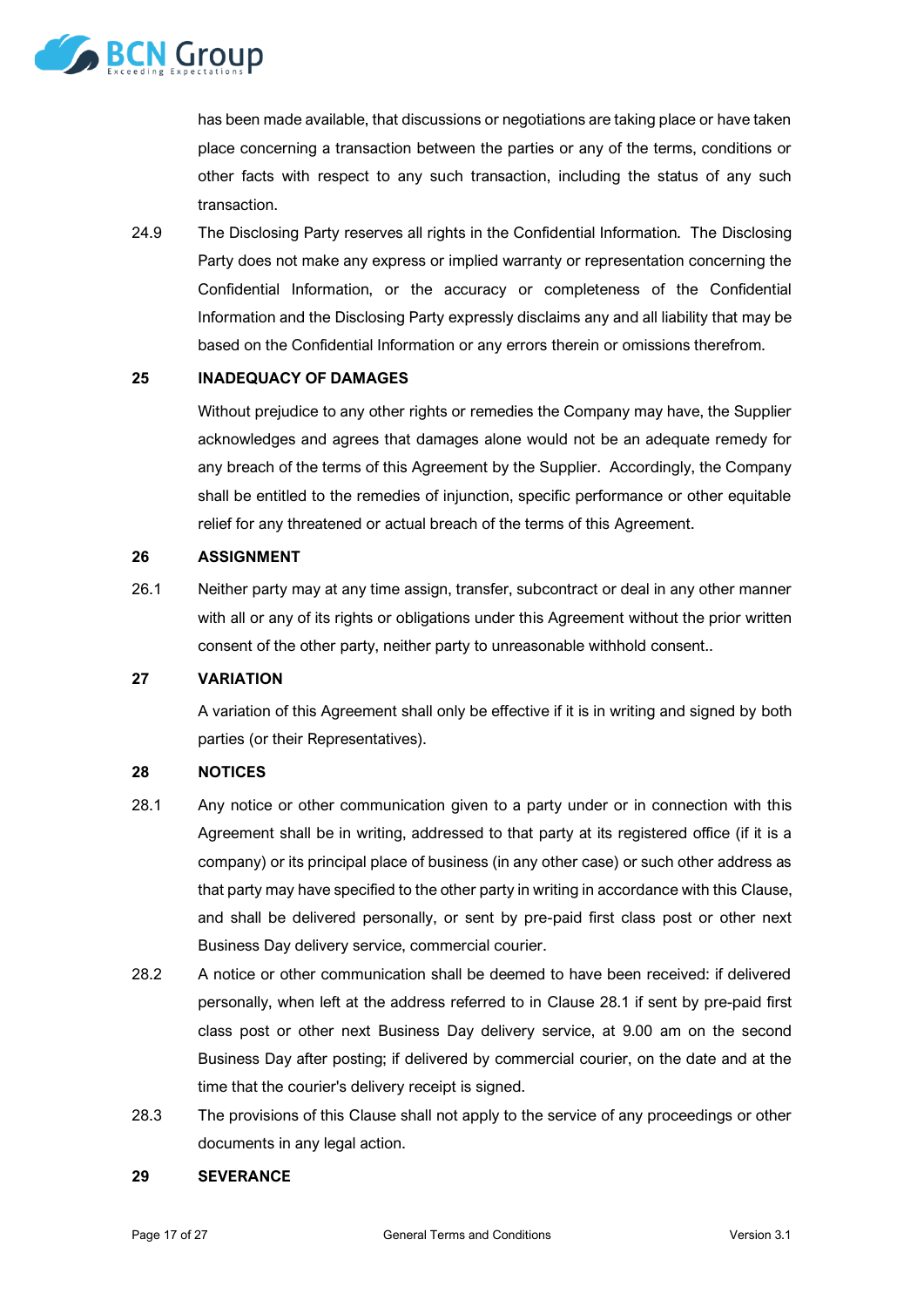

If any provision or part-provision of this Agreement is or becomes invalid, illegal or unenforceable, it shall be deemed modified to the minimum extent necessary to make it valid, legal and enforceable. If such modification is not possible, the relevant provision or part-provision shall be deemed deleted. Any modification to or deletion of a provision or part-provision under this Clause shall not affect the validity and enforceability of the rest of this Agreement.

#### **30 WAIVER**

A waiver of any right or remedy under this Agreement or Law is only effective if given in writing and shall not be deemed a waiver of any subsequent breach or Default. No failure or delay by a party to exercise any right or remedy provided under this Agreement or by Law shall constitute a waiver of that or any other right or remedy, nor shall it prevent or restrict the further exercise of that or any other right or remedy. No single or partial exercise of such right or remedy shall prevent or restrict the further exercise of that or any other right or remedy.

#### **31 NO PARTNERSHIP AND AGENCY**

Nothing in this Agreement is intended to, or shall be deemed to, establish any partnership or joint venture between the parties, nor constitute either party the agent of the other for any purpose. Neither party shall have authority to act as agent for, or to bind, the other party in any way.

# **32 THIRD PARTIES**

<span id="page-17-3"></span>A person who is not a party to this Agreement shall not have any rights to enforce its terms under the Contracts (Rights of Third Parties) Act 1999.

# <span id="page-17-0"></span>**33 TUPE**

- <span id="page-17-1"></span>33.1 The parties acknowledge that TUPE is not intended to apply to the commencement of the Services (or any Services) by the Supplier.
- <span id="page-17-4"></span><span id="page-17-2"></span>33.2 Notwithstanding Clause [33.1,](#page-17-1) if there is deemed or alleged to be a relevant transfer for the purposes of TUPE upon the commencement of the Services (or any Services) under the Agreement (whether from the Company or a Group Company or a previous supplier as the case may be) such that the employment or engagement or any liability regarding the employment or engagement of any person is found or alleged to transfer to the Supplier or any Related Service Provider or Subcontractor:
	- a) The Supplier will notify the Company of the transfer or alleged transfer and thereafter may terminate, give notice to terminate or procure the termination of the employment or engagement of such person at any time within 28 days of becoming aware of the transfer or alleged transfer;
	- b) The Company shall indemnify and keep the Supplier (for itself and on behalf of any relevant Related Service Provider or Subcontractor) indemnified for and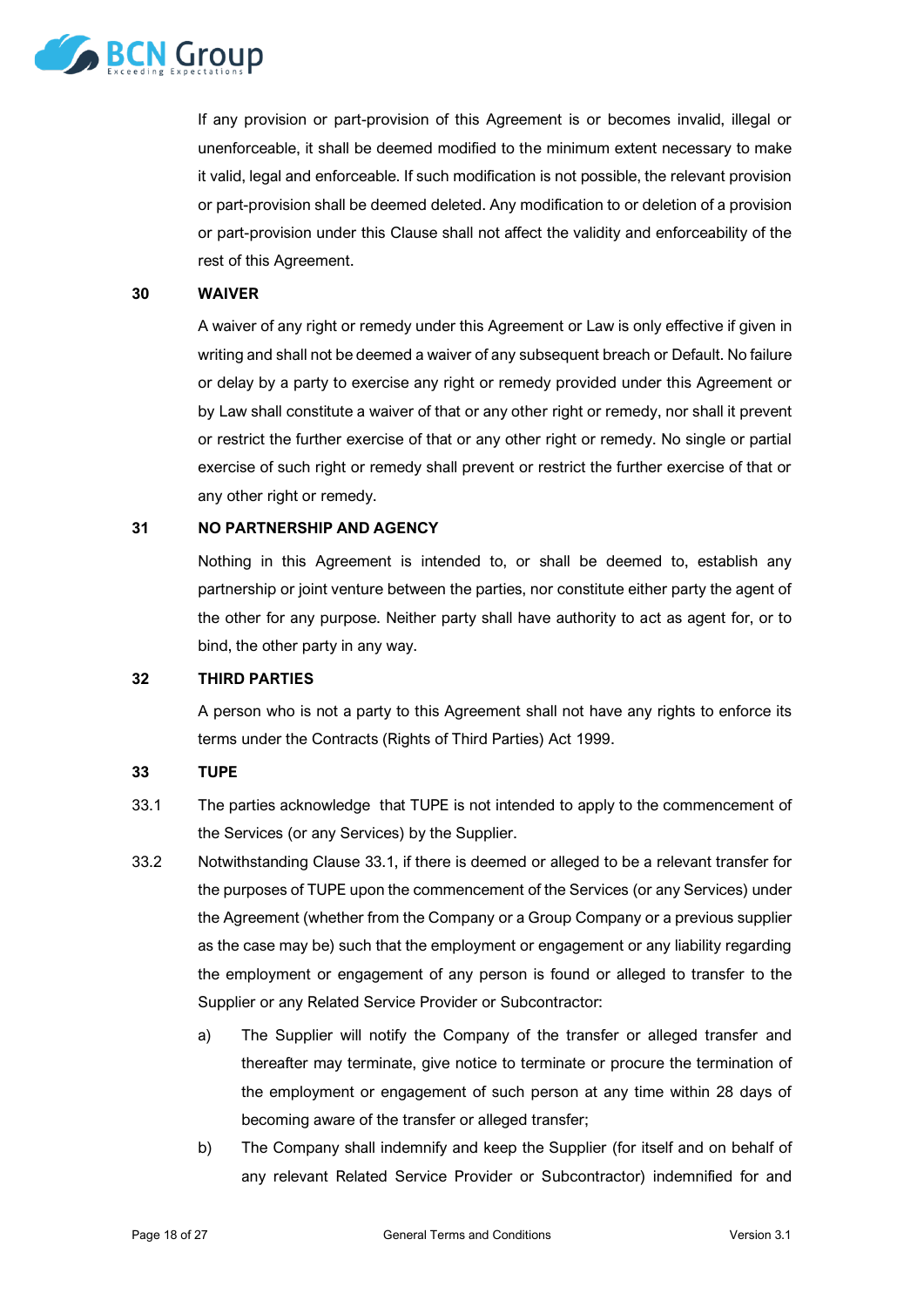

against all and any Losses and Employment Costs suffered or incurred by the Supplier (directly or through an indemnity given to a Subcontractor or Related Service Provider), Related Service Provider or Subcontractor arising out of or in connection with:

- (i) the employment or engagement and/or termination of employment or engagement of such person in respect of any period prior to the date of the actual or alleged transfer;
- (ii) any failure by the Company or previous supplier to comply with its obligations under Regulation 13, 14 or otherwise of TUPE;
- (iii) the termination of such person's employment or engagement in accordance with Clause [33.2](#page-17-2) [a\);](#page-17-3) and
- (iv) the Employment Costs in relation to such person in respect of the period from the date of such actual or alleged transfer to the date of termination of such person's employment or engagement in accordance with Clause [33.2](#page-17-2) [a\);](#page-17-3)
- c) In the event that the Supplier (or relevant Related Service Provider or Subcontractor) does not exercise its right under Clause [33.2](#page-17-2) [a\)](#page-17-3) and the actual Employment Costs relating to such person are or will be greater than those anticipated by the Supplier at the point the Charges for the relevant Services were agreed (whether as a result of the transfer of the person or relevant information not having been disclosed to the Supplier at the relevant time and/or an omission, error or change in relevant information) then there shall be a corresponding increase to the relevant Charges to ensure that the Supplier (or relevant Related Service Provider or Subcontractor) is reimbursed for the relevant Employment Costs or difference in them. The Supplier shall provide the Company with such information as the Company may reasonably request to demonstrate the difference in anticipated and actual Employment Costs for the purpose of this clause.
- <span id="page-18-0"></span>33.3 Where TUPE applies (or will apply) on termination or expiry of this Agreement, the Services (or any of the Services) to transfer the employment or any liability regarding the employment of any person employed by the Supplier, Related Service Provider or Subcontractor in connection with the relevant Services prior to the date of the relevant transfer ("**Transferring Supplier Personnel**"):
	- a) The Supplier shall (and shall procure that any relevant Related Service Provider or Subcontractor shall) comply with its obligations under Regulation 11 of TUPE in respect of the provision of information regarding Transferring Supplier Personnel;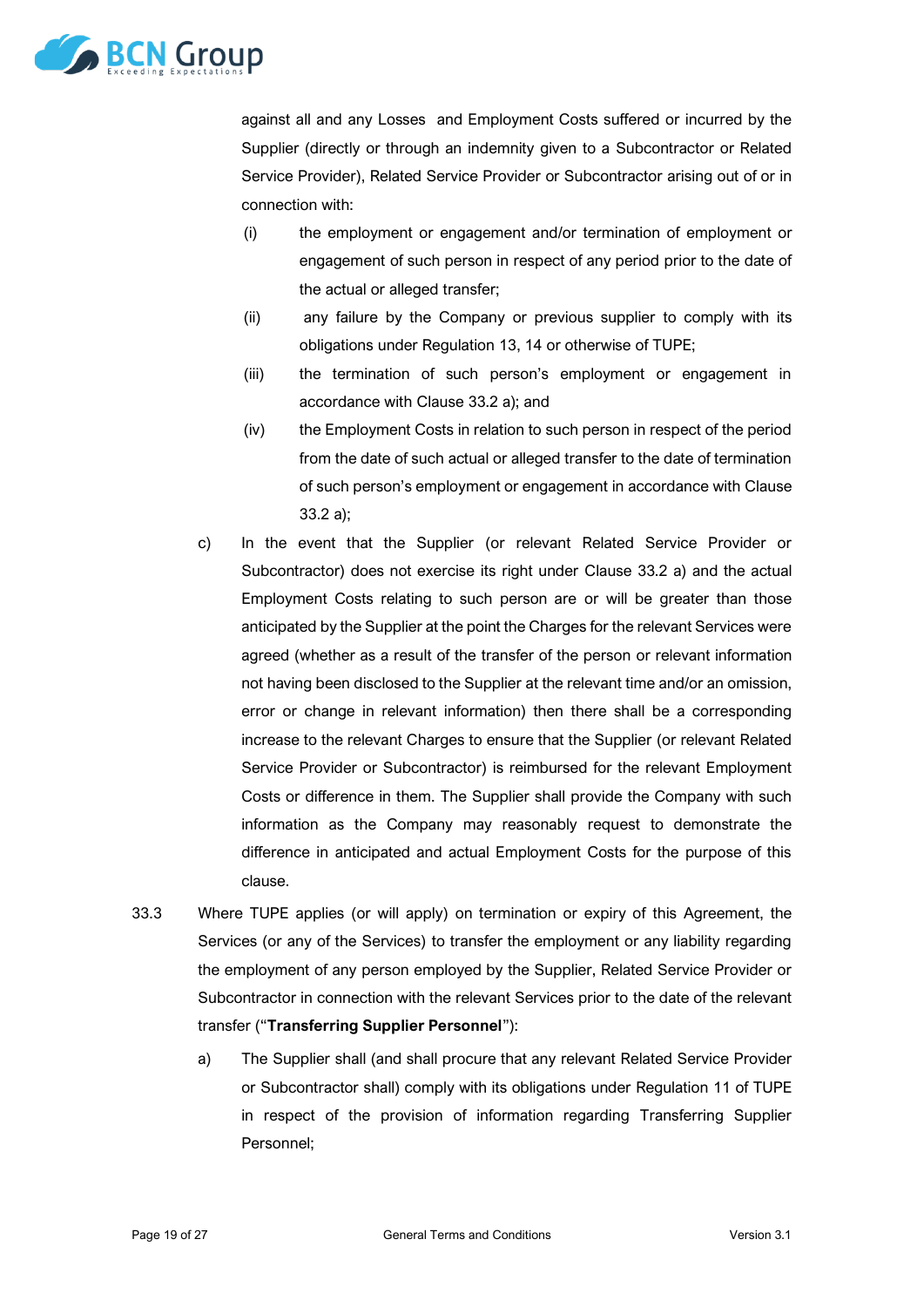

- b) The Supplier shall indemnify and keep indemnified the Company for and against all and any Losses suffered or incurred by the Company (directly or through an indemnity given in like terms to a new supplier) arising out of or in connection with:
	- (i) subject to Clause [33.2b\)](#page-17-4) above and [33.3](#page-18-0)[c\)\(iii\)](#page-19-0) below, the employment and/or termination of employment of any Transferring Supplier Personnel by the Supplier, Related Service Provider and/or Subcontractor in respect of the period up to the relevant transfer; and
	- (ii) any failure by the Supplier, Related Service Provider or Subcontractor to comply with its obligations under Regulations 13 and 14 of TUPE in respect of any Transferring Supplier Personnel.
- c) The Company shall indemnify and keep the Supplier (for itself and on behalf of any relevant Related Service Provider or Subcontractor) indemnified for and against all and any Losses suffered or incurred by the Supplier (directly or through an indemnity given to a Subcontractor or Related Service Provider), Related Service Provider or Subcontractor arising out of or in connection with:
	- (i) any failure by the Company or new supplier to comply with its obligations under TUPE including under Regulation 13(4) of TUPE;
	- (ii) the employment and/or termination of employment of any Transferring Supplier Personnel by the Company or new supplier in respect of any period on or after the relevant transfer;
	- (iii) any claim for constructive dismissal and/or under Regulation 4(9) and/or 4(11) of TUPE by any Transferring Supplier Personnel or any person who would be a member of the Transferring Supplier Personnel but for an objection to transferring under Regulation 4(7) of TUPE in any case as a result of any actual or anticipatory breach of contract or detrimental change to working conditions in relation to such person by the Company or new supplier.

# <span id="page-19-0"></span>**34 NON-SOLICITATION**

For the term of this Agreement and for the period of 12 months thereafter, without the prior written consent of the other party, neither party, or its affiliates, shall either directly or indirectly solicit or entice away, or seek or attempt to entice away, from the employment of the other party any person employed, or any person who has been so employed in the preceding 6 months, by such other party in the provision or receipt of the Services.

#### **35 COUNTERPARTS**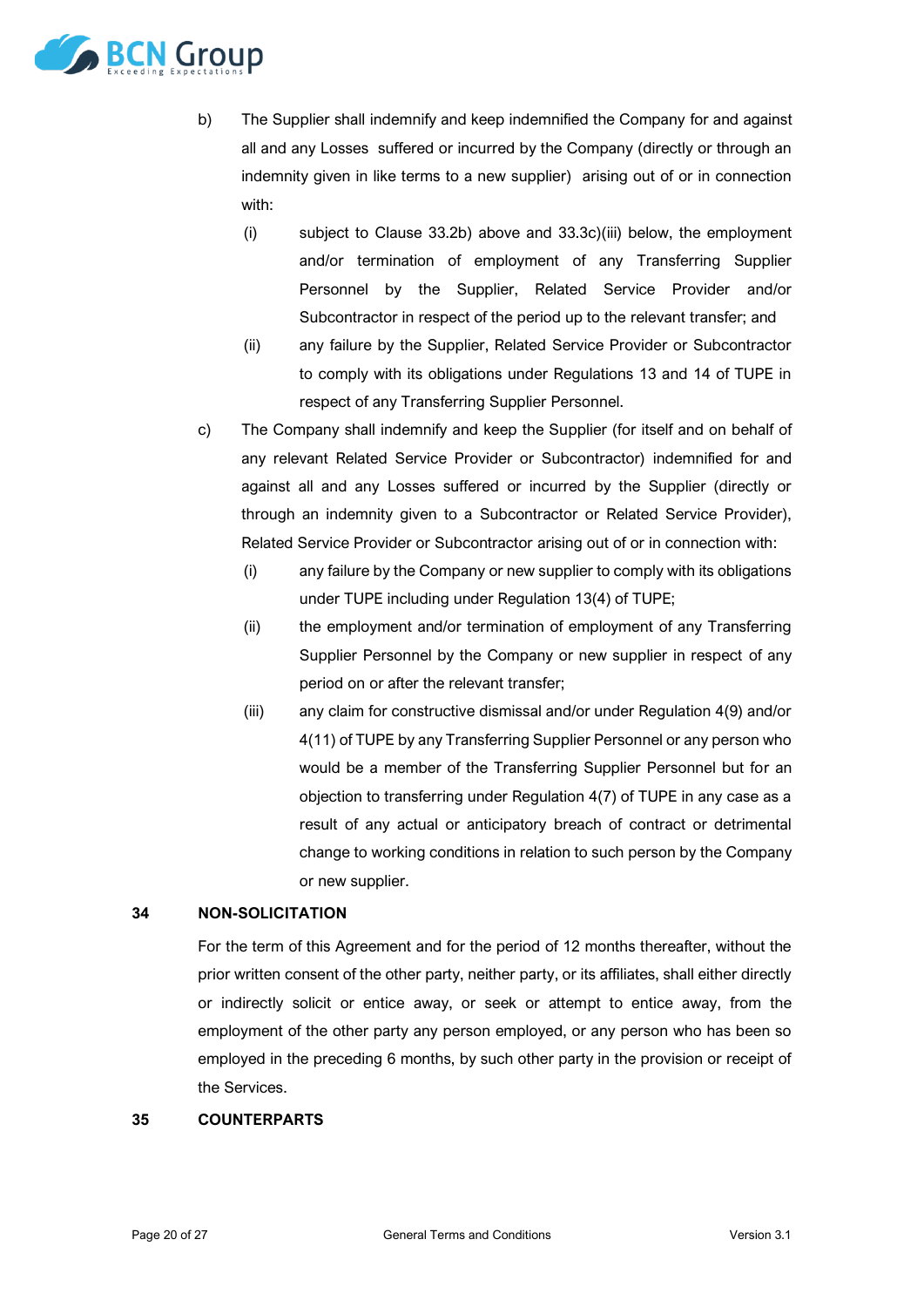

This Agreement may be executed in any number of counterparts, each of which when executed and delivered shall constitute a duplicate original, but all the counterparts shall together constitute one Agreement.

#### **36 GOVERNING LAW AND JURISDICTION**

This Agreement, and any Dispute or claim arising out of or in connection with it or its subject matter or formation (including non-contractual disputes or claims) shall be governed by and construed at all times in accordance with the laws of England and the parties submit to the exclusive jurisdiction of the courts of England.

#### **37 MODERN SLAVERY**

The Supplier shall comply with all applicable anti-slavery and human trafficking laws, statutes, regulations from time to time in force including but not limited to the Modern Slavery Act 2015, and have and maintain throughout the term of this Agreement its own policies and procedures to ensure its compliance.

#### **38 ANTI-FACILITATION OF TAX EVASION**

The Supplier will not knowingly engage in any activity or conduct which would constitute or facilitate tax evasion (or any offence) whether in the UK or in any other jurisdictions, under the Criminal Finances Act 2017, and have and maintain in place throughout the term of this Agreement such policies and procedures as are both reasonable to prevent the facilitation of tax evasion by another person (including without limitation employees of the Supplier) and to ensure compliance with this Clause 38.

# **39 ANTI-BRIBERY AND ANTI-CORRUPTION**

The Supplier shall comply with all applicable laws, statutes, regulations relating to antibribery and anti-corruption including but not limited to the Bribery Act 2010 ("Relevant Requirements"), and have and maintain throughout the term of this Agreement its own policies and procedures to ensure compliance with the Relevant Requirements.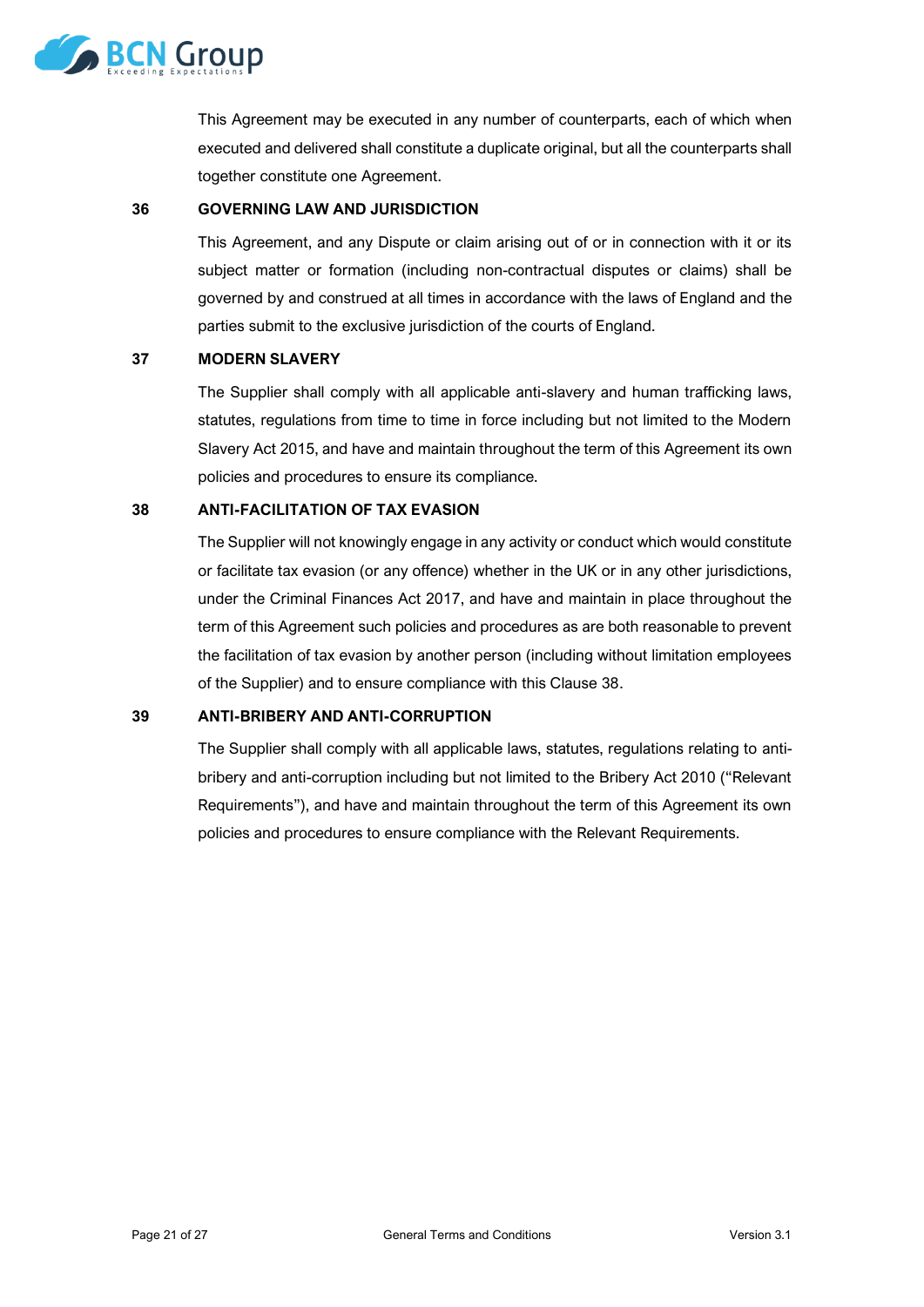

#### **SCHEDULE 1 - DEFINITIONS**

In this Agreement, the following definitions have the following meanings:

**Acceptance Criteria** has the meaning set out in Clause [11.2;](#page-6-2)

**Acceptance Tests** means the acceptance tests (if any) set out in a Statement of Work to test that the Deliverables operate in accordance with the requirements of the Application Specification, agreed configuration, Services description or any other requirement as specified in the relevant Statement of Work;

**Agreement** means the contract between the Supplier and the Company which consists of these general terms and conditions, the relevant Service Schedule, the relevant Statement of Work, the Order, the Service Operating Manual and any other documents expressly incorporated by reference;

**Agreement Year** means the period of 12 months from the Effective Date and each period of 12 months thereafter;

**Application Specification** means the specification of the Supplier Application as set out in the Statement of Work;

**Authorised Users** means those employees, agents and independent contractors of the Company who are authorised by the Company to use the Supplier Application and Documentation and other Services;

**Auditor** means any of the following who is exercising a party's rights under Clause [10:](#page-5-2) (a) the Company or the Supplier (as applicable); (b) a Regulatory Authority which has responsibility for the regulation or governance of any of the activities of the Company or any other Group Company or the Supplier or any other member of the Supplier Group; and (c) the agents and Representatives of the Company or the Supplier or such Regulatory Authority;

**Business Critical Service Failure** means a failure as defined in the relevant service schedule;

**Business Day** means any day other than a Saturday, Sunday or a day that is a public or bank holiday in England;

**Charges** means the charges for the Services included within the Order and/or any Statement of Work, excluding any Expenses incurred by the Supplier;

**Company Data** means all data relating to the Group Company or the customers of any of them which is processed, stored, generated, or capable of access by, or which otherwise comes into the possession of the Supplier, any Subcontractor or any Supplier Personnel including Company Personal Data;

**Company Dependency** means the obligations of the Company on which the Supplier is dependent to be able to fulfil its obligations under this Agreement as set out in Clause [7.2](#page-3-0) and including the Company Dependencies specifically detailed in any Order, Statement of Work and/or Service Schedule;

**Company Material** means all materials, equipment and tools, drawings, specifications and Company Data supplied by the Company to the Supplier;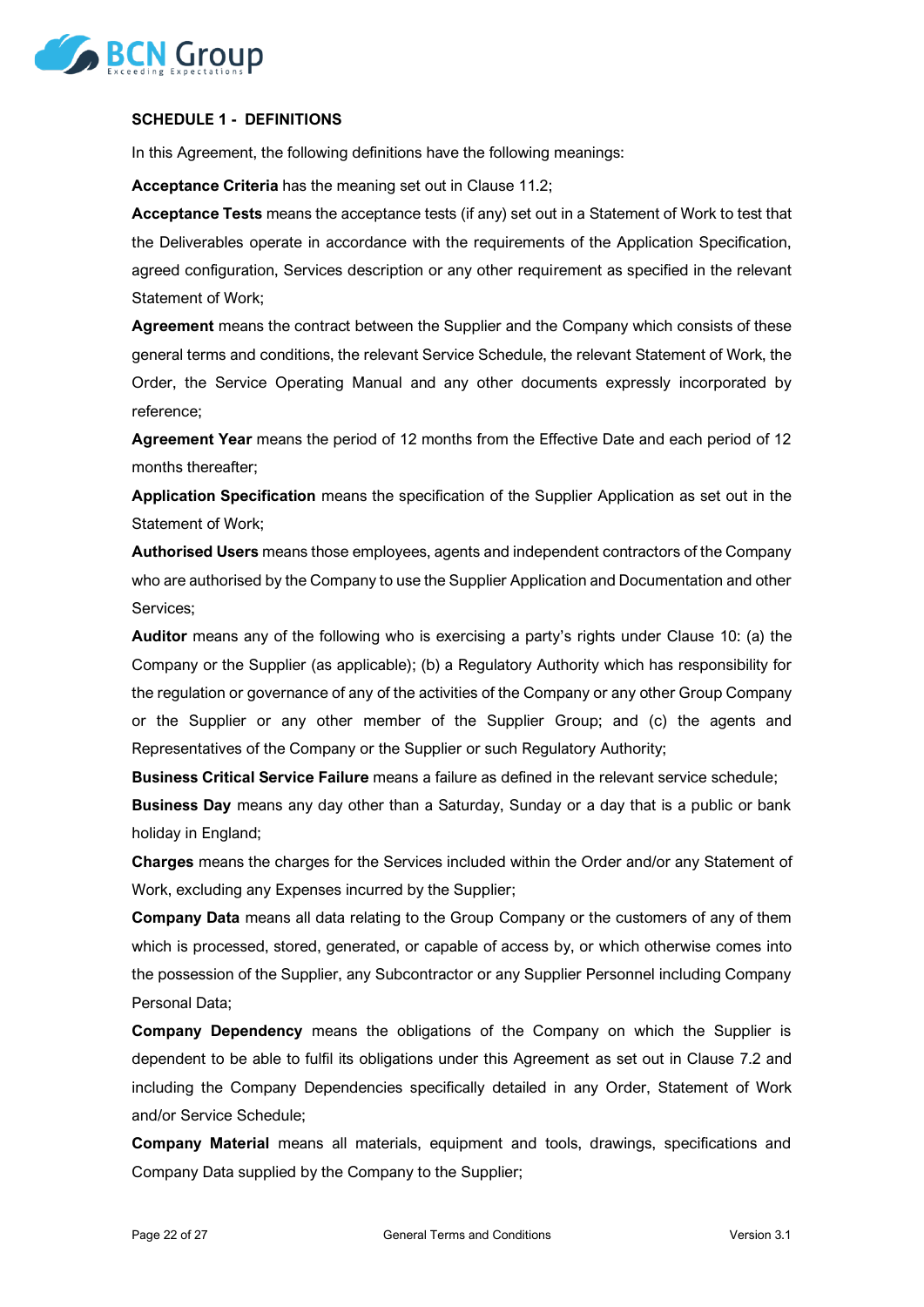

**Company Personal Data** means Personal Data relating to employees, directors or customers of a Group Company and any other Personal Data for which the Group Company is a Data Controller; **Confidential Information** means all information of a confidential or proprietary nature relating to the business, prospects or activities of the party in question which is given to, generated by, or otherwise comes into the possession of the other party in the course of the negotiation or performance of this Agreement or any Statement of Work;

**Controller** has the meaning set out in the Data Protection Laws;

**Data Protection Laws** means the EU General Data Protection Regulation (EU) 2016/679 as transposed into United Kingdom national law by operation of section 3 of the European Union (Withdrawal) Act 2018 and as amended by the Data Protection, Privacy and Electronic Communications (Amendments etc.) (EU Exit) Regulations 2019 ("**UK GDPR**") the Data Protection Act 2018 and all other laws relating to data protection and privacy to the extent applicable to the Services;

**Data Subject** has the meaning set out in the Data Protection Laws;

**Default** means a breach of any term of this Agreement or any tortious act or statement, breach of statutory duty, or misrepresentation that gives rise to liability under any Laws;

**Deliverable** means a document, plan, program or other product which is included in the Services or the Supplier is obliged to provide to the Company in the course of providing Services and/or the Supplier Application including the Developed Software and includes all drafts and working papers created for the purpose of producing the same;

**Developed Software** means any bespoke software to be developed specifically for the Company pursuant to any Statement of Work;

**Dispute** means any dispute, difference or question of interpretation arising out of or in connection with this Agreement, including any dispute, difference or question of interpretation relating to the Services;

**Documentation** means the operating manuals, user instruction manuals, technical literature, specifications and other documentation relating to the Supplier Application;

**Employment Costs** means all costs associated with employment (including worker status) including all wages, taxes, national insurance, pension contributions, benefits, holiday and other paid leave entitlements, incentives and other costs related to the same;

**Effective Date** means the date on which the Order is signed by the Company;

**Equipment** means all network, dedicated server, hardware, devices, managed router, firewall devices, software managed devices, loader balances, VPN whether being used by the Supplier to provide the Services, or by the Company to receive them;

**Expiry Date** means the date this Agreement expires in accordance with Claus[e 3.2;](#page-2-1)

**Expenses** means any travel and accommodation costs incurred by the Supplier in delivering any non-recurring Services where the delivery location is more than 25 miles from the Suppliers service location;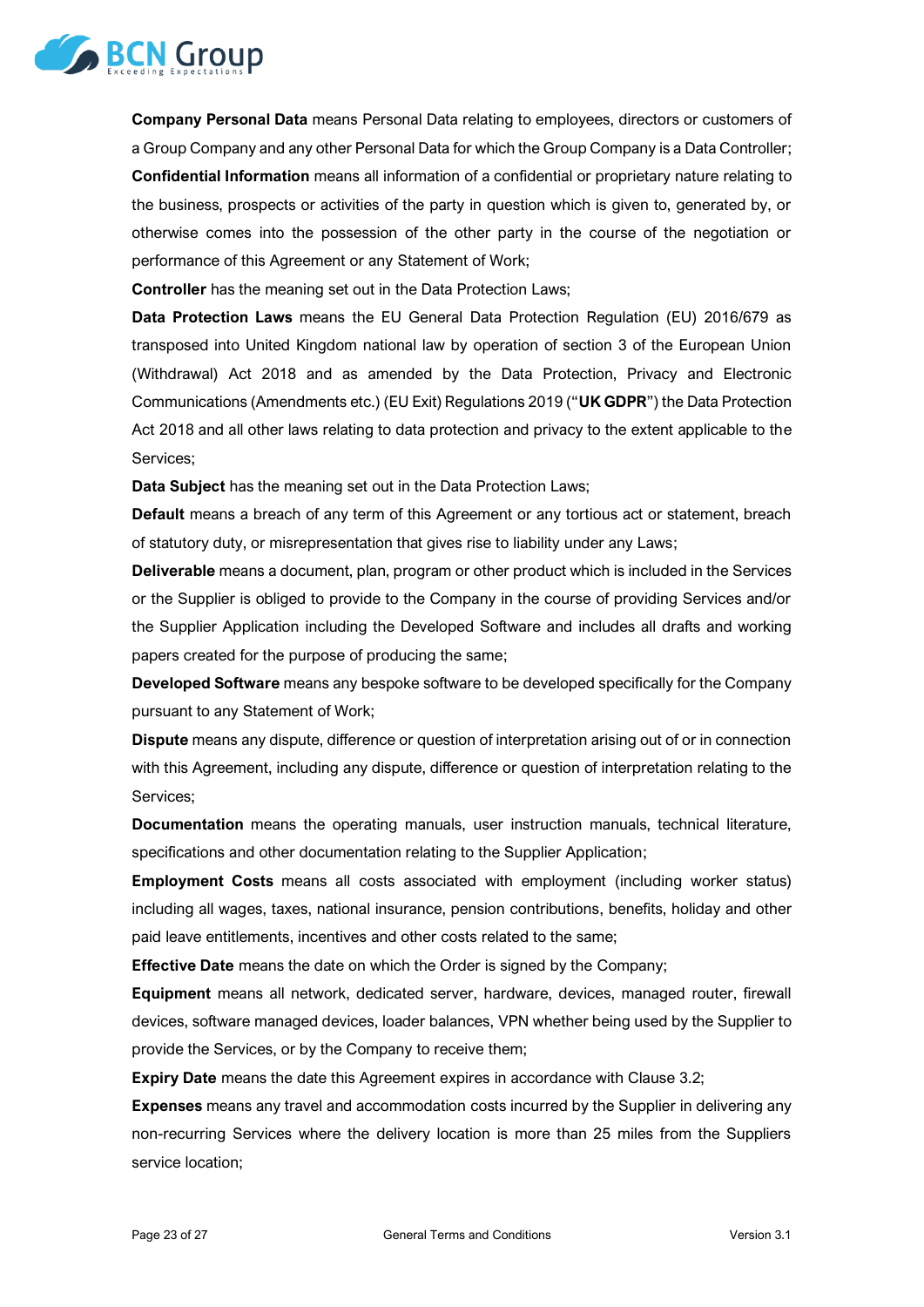

**Force Majeure Event** means circumstances beyond the Supplier's reasonable control including any act of God; governmental actions; war or national emergency; acts of threat of terrorism; protests; riot; civil commotion; fire; explosion; flood; epidemic or pandemic; lock-outs, strikes or other labour disputes (whether or not relating to either party's workforce); restraints or delays affecting carriers; inability or delay in obtaining supplies of adequate or suitable materials; inability to access premises; breakdown or failure of technology or machinery; changes in Law which result in the provision of Services as set out in this Agreement being or becoming illegal; theft or malicious damage to the Supplier's property (whether physical or intangible); and/or failure of a utility service or transport or telecommunications network;

**Good Industry Practice** means the exercise of the degree of skill, diligence, prudence and foresight that one would reasonably and ordinarily expect from a person skilled and experienced in the practice or activity in question;

**Group Company** includes the Company and each undertaking that is, at the time in question and from time to time, a parent undertaking, or subsidiary undertaking of a parent undertaking or the Company (the terms parent undertaking and subsidiary undertaking being interpreted in accordance with section 1162 of the Companies Act 2006);

**Initial Term** has the meaning set out in Clause [3.1;](#page-1-0)

**Initial Term Start Date** means the earlier date of the last service to be made live from the Order or 2 months after the first service from the Order is made live;

**Insolvency Event** means an event where: (a) a person is unable or admits its inability to pay its debts (within the meaning of sections 123, 267 or 268, as applicable, of Insolvency Act 1986); (b) a person suspends or threatens to suspend payment of its debts; (c) any steps are taken with a view to any compromise, composition or arrangement by or in relation to that party with its creditors or any of them, or its members or any of them in relation to its debts or for the purpose of eliminating, reducing, preventing or mitigating the effect of any financial difficulties of that party, or such compromise, composition or arrangement is approved, agreed or sanctioned (save for the sole purpose of a solvent reconstruction or amalgamation); (d) any steps are taken with a view to the general re-scheduling or reconfigurement of all or any of the party's debts; (e) any steps are taken with a view to the obtaining of any moratorium; (f) any steps are taken with a view to the appointment of an administrator, administrative receiver, receiver or liquidator over any (or any part thereof) of its assets, undertaking or income or such an administrator, administrative receiver, receiver or liquidator is appointed; (g) any steps are taken towards a party's winding-up or bankruptcy as applicable (save, in the case of a company, a solvent liquidation for the sole purpose of effecting a reconstruction or amalgamation) or is subject to a petition issued by any court for its winding-up or bankruptcy (as applicable) that is not withdrawn upon the party's application; (h) being a company, is the subject of a notice to strike off the register at Companies House; (i) has any distraint, execution or other process levied or enforced on any of its property; or (j) any event or step analogous to the event or steps set out in (a) to (i) inclusive of this definition occurs in any jurisdiction: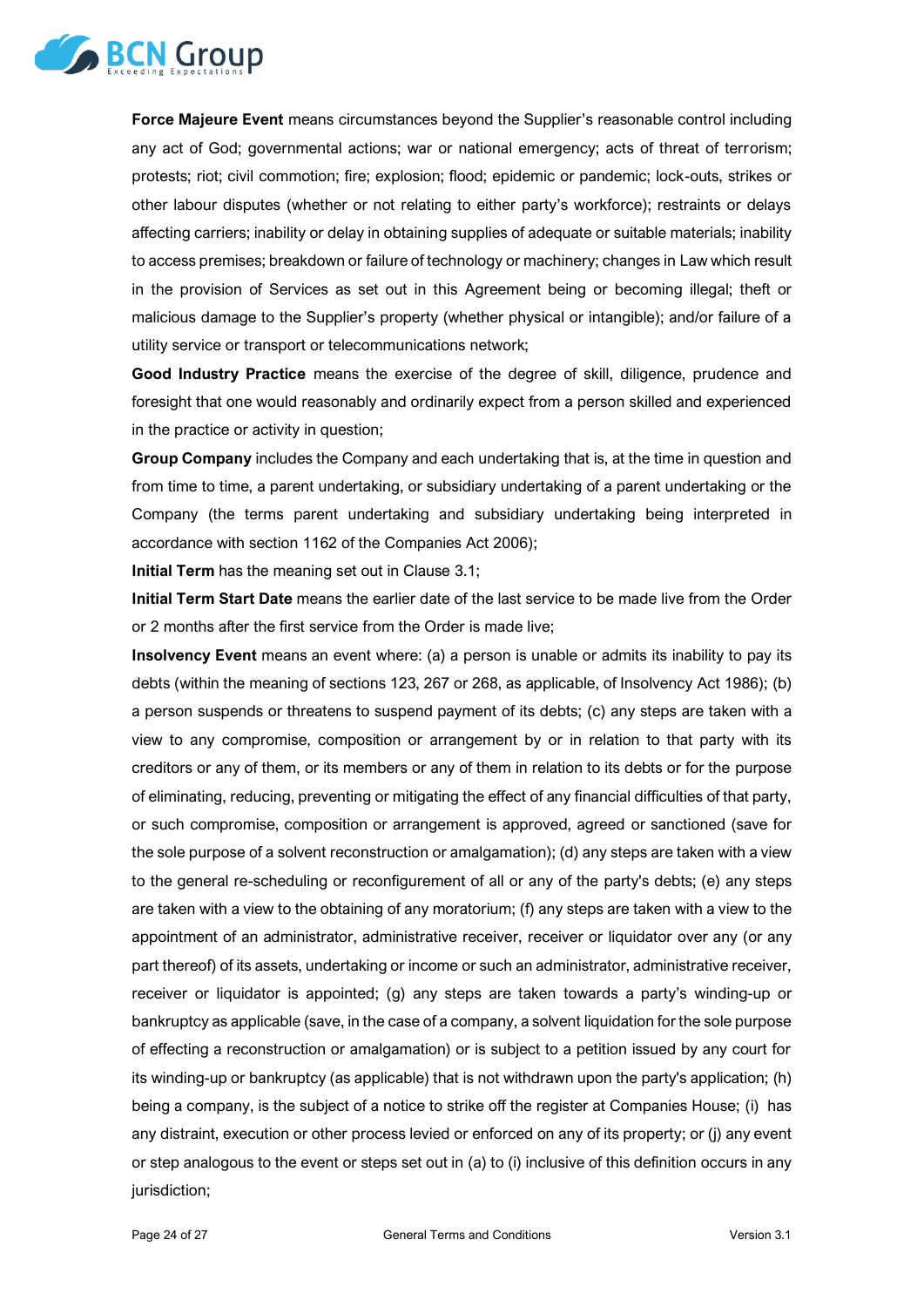

**Intellectual Property Rights** means any and all intellectual property rights including patents, trademarks, design rights, copyright (including in the object code and source code, in drawings, plans, specifications, designs and computer software and including all ideas, concepts, themes, characters, stories and places contained in or forming part of any copyrightable work) rights in the databases, domain names, topography rights, know-how, look and feel, rights in confidential information and all similar rights (whether or not registered or capable of registration and whether subsisting in the United Kingdom or any other part of the world) together with the right to apply for registration of and/or register such rights and any and all goodwill relating or attached thereto and all extensions and renewals thereof;

**Laws** means: (a) all laws (including the common law); (b) all regulations, policies and codes of conduct which are legally-binding; or (c) directions of a Regulatory Authority with which the Company and the other Group Companies are reasonably required to comply and which, in each case, are applicable to the business of the Company and the other Group Companies or to any activities of the parties undertaken pursuant or in relation to this Agreement;

**Losses** means losses, liabilities, damages, wasted expenditure, costs and expenses (including legal fees on a solicitor/own client basis and all other costs related to the investigation, prosecution or defence of legal claims);

**Milestone** means any act, event or achievement which is specified to be a milestone in a Statement of Work or Project Plan;

**Order** means an order form which sets out the Charges for the Services which will be processed by the Company through the Supplier's online ordering system;

**Personal Data** means personal data (as defined in the Data Protection Laws) to which the Supplier may (by or on behalf of the Company) be granted access, during the course of the provision of the Services;

**Personal Data Breach** has the meaning set out in the Data Protection Laws;

**Process** has the meaning set out in the Data Protection Laws and references to **Processing** shall be construed accordingly;

**Processor** has the meaning set out in the Data Protection Laws;

**Project Plan** means any project plan which is set out in a Statement of Work or which is required to be prepared and agreed in accordance with a Statement of Work;

**Regulatory Authority** means all governmental, statutory or regulatory bodies and any other competent authorities in any jurisdiction having responsibility for the regulation or governance of any of the activities of the Company or the Supplier;

**Related Service Provider** means the Supplier's partners, affiliates and other third parties that provide equipment, software or services in connection with this Agreement;

**Renewal Term** has the meaning set out in Clause [3.1;](#page-1-0)

**Renewal Term Start Date** means the earlier date of the last Service being renewed to be made live from the Order or 2 months after the first Service being renewed from the Order is made live;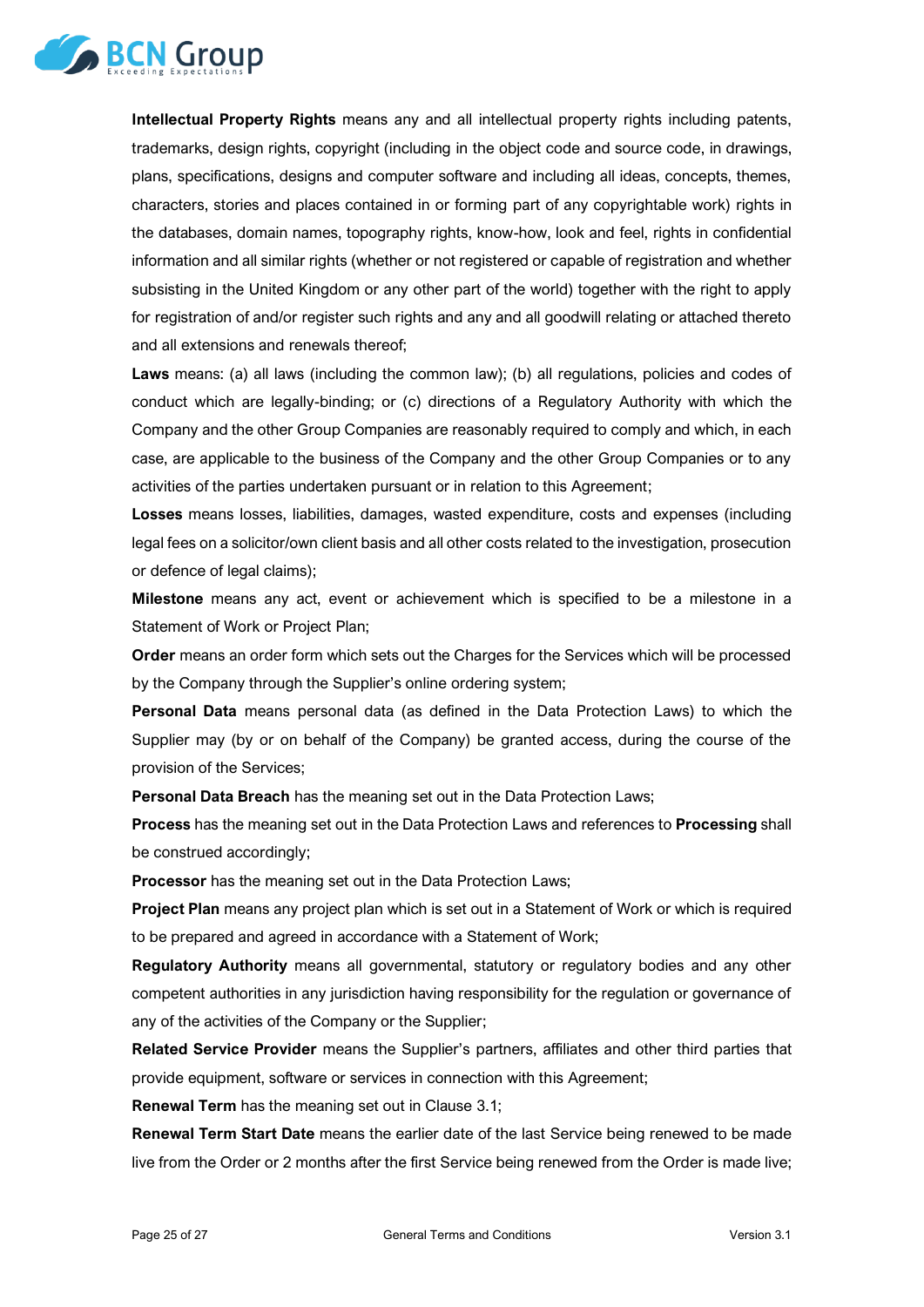

**Representative** means, in relation to a party, the person appointed to such position to manage the day to day relationship between the parties;

**Service Level** means each of the minimum performance standards set out in in a Statement of Work;

**Service Live Date** means the first date the Services have been delivered to the Company in accordance with the requirements of this Agreement and have become available for use by the Company;

**Service Operating Manual** means the reference document which describes the mode of operation and support for the Services, including service level agreements, processes and standards;

**Service Schedule** means the Service specific schedule applicable to each relevant Service;

**Services** means the services which the Supplier is to carry out for the Company under this Agreement as described in the Service Schedule and/or a Statement of Work (including those professional services such as implementation, hosting and maintenance, training, consulting etc.) and/or the Service Operating Manual which are included within, or required for the performance of, a Statement of Work and which shall be fully described in the Statement of Work;

**Source Code** has the meaning set out in Clause [21.6a\);](#page-12-1)

**Statement of Work** means an order for the purchase of Services agreed in accordance with the provisions of Clause [2](#page-1-1) specifying, among other things, the Services, Supplier Application, Deliverables, Statement of Work Commencement Date, the applicable Charges, the billing period and the other matters identified in the Statement of Work;

**Statement of Work Commencement Date** means the date for commencement of the Services specified in a Statement of Work;

**Subcontractor** means any subcontractor or supplier (including any other member of the Supplier Group) engaged by the Supplier in connection with this Agreement or the provision of any of the Services;

**Supplier Application** means the software (and all related Deliverables) described or referred to in a Statement of Work to which the Company is to be given access on the terms of that Statement of Work;

**Supplier Group** means each undertaking that is, at the time in question and from time to time, a parent undertaking, or subsidiary undertaking of a parent undertaking or the Supplier (the terms parent undertaking and subsidiary undertaking being interpreted in accordance with section 1162 of the Companies Act 2006);

**Supplier Personnel** means: (a) any individual employed or engaged by the Supplier; and (b) the Subcontractor and any individual employed or engaged by the Subcontractor in connection with this Agreement or the provision of any of the Services;

**Supplier Premises** means premises from which the Supplier, any Subcontractor or any Supplier Personnel provide any part of the Supplier Application and/or Services or in which books and records relating to the Services or this Agreement are stored;